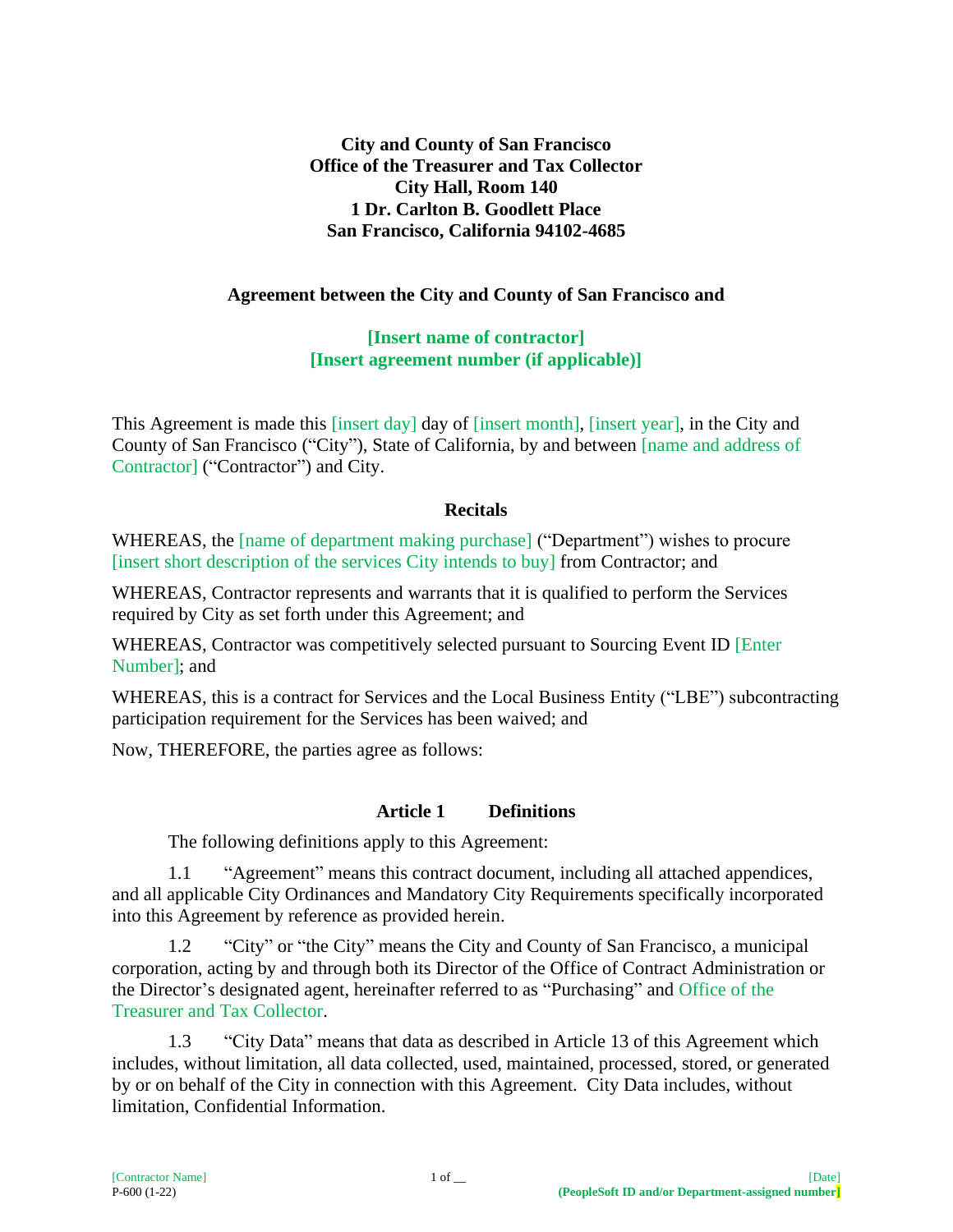1.4 "CMD" means the Contract Monitoring Division of the City.

1.5 "Confidential Information" means confidential City information including, but not limited to, personally-identifiable information ("PII"), protected health information ("PHI"), or individual financial information (collectively, "Proprietary or Confidential Information") that is subject to local, state or federal laws restricting the use and disclosure of such information, including, but not limited to, Article 1, Section 1 of the California Constitution; the California Information Practices Act (Civil Code § 1798 et seq.); the California Confidentiality of Medical Information Act (Civil Code § 56 et seq.); the federal Gramm-Leach-Bliley Act (15 U.S.C. §§ 6801(b) and 6805(b)(2)); the privacy and information security aspects of the Administrative Simplification provisions of the federal Health Insurance Portability and Accountability Act (45 CFR Part 160 and Subparts A, C, and E of part 164); and San Francisco Administrative Code Chapter 12M (Chapter 12M).

1.6 "Contractor" or "Consultant" means [insert name and address of contractor].

1.7 "Deliverables" means Contractor's work product resulting from the Services provided by Contractor to City during the course of Contractor's performance of the Agreement, including without limitation, the work product described in the "Scope of Services" attached as Appendix A.

1.8 "Mandatory City Requirements" means those City laws set forth in the San Francisco Municipal Code, including the duly authorized rules, regulations, and guidelines implementing such laws that impose specific duties and obligations upon Contractor.

1.9 "Party" and "Parties" means the City and Contractor either collectively or individually.

1.10 "Services" means the work performed by Contractor under this Agreement as specifically described in the "Scope of Services" attached as Appendix A, including all services, labor, supervision, materials, equipment, actions and other requirements to be performed and furnished by Contractor under this Agreement.

# **Article 2 Term of the Agreement**

2.1 The term of this Agreement shall commence on [insert Contractor's start date] and expire on [insert expiration date], unless earlier terminated as otherwise provided herein.

2.2 The City has [number of options] options to renew the Agreement for a period of [one year or other time span] each. The City may extend this Agreement beyond the expiration date by exercising an option at the City's sole and absolute discretion and by modifying this Agreement as provided in Section 11.5, "Modification of this Agreement."

# **Article 3 Financial Matters**

3.1 **Certification of Funds; Budget and Fiscal Provisions; Termination in the Event of Non-Appropriation**. This Agreement is subject to the budget and fiscal provisions of the City's Charter. Charges will accrue only after prior written authorization certified by the Controller, and the amount of City's obligation hereunder shall not at any time exceed the amount certified for the purpose and period stated in such advance authorization. This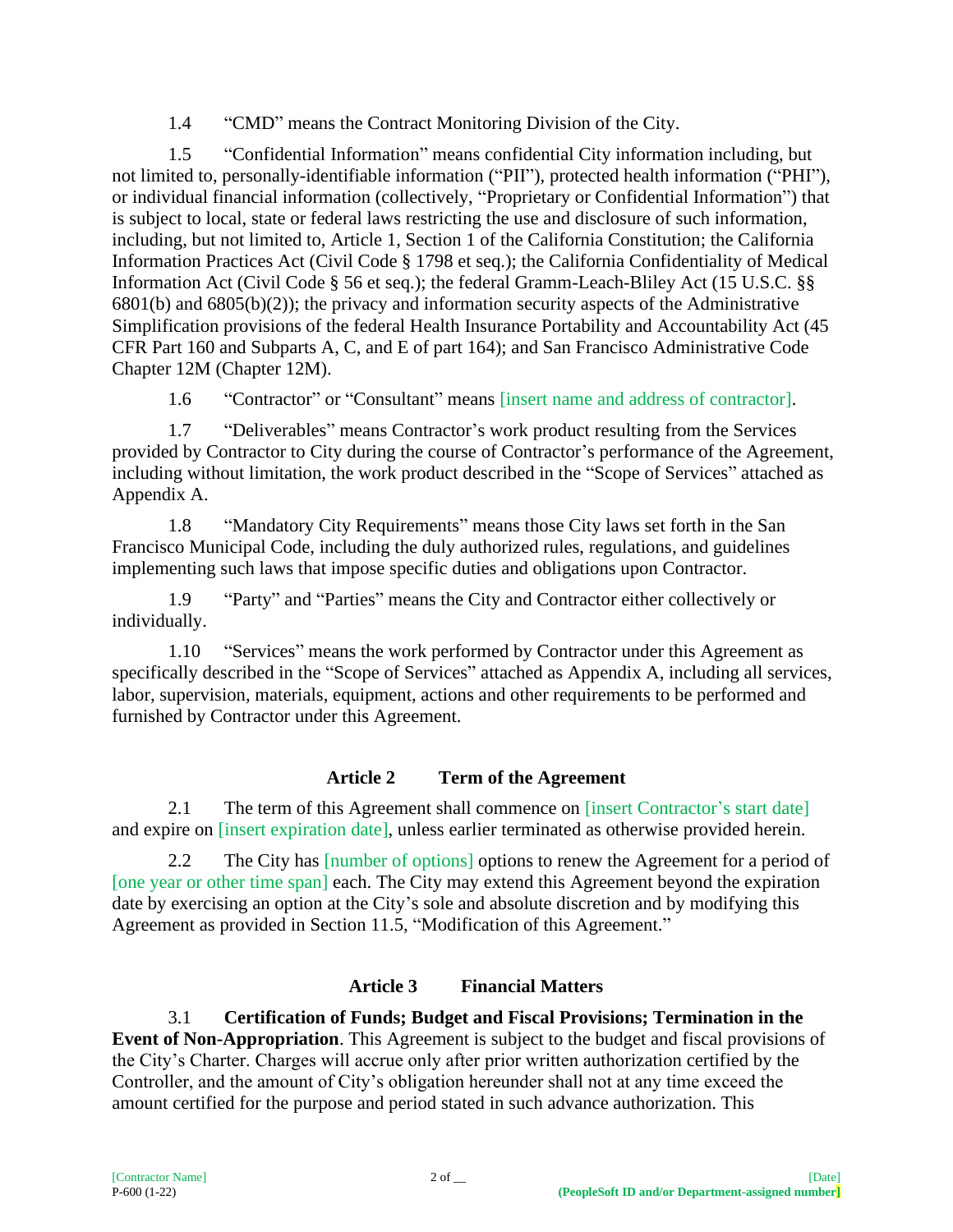Agreement will terminate without penalty, liability or expense of any kind to City at the end of any fiscal year if funds are not appropriated for the next succeeding fiscal year. If funds are appropriated for a portion of the fiscal year, this Agreement will terminate, without penalty, liability or expense of any kind at the end of the term for which funds are appropriated. City has no obligation to make appropriations for this Agreement in lieu of appropriations for new or other agreements. City budget decisions are subject to the discretion of the Mayor and the Board of Supervisors. Contractor's assumption of risk of possible non-appropriation is part of the consideration for this Agreement.

#### THIS SECTION CONTROLS AGAINST ANY AND ALL OTHER PROVISIONS OF THIS AGREEMENT.

3.2 **Guaranteed Maximum Costs**. The City's payment obligation to Contractor cannot at any time exceed the amount certified by City's Controller for the purpose and period stated in such certification. Absent an authorized Emergency per the City Charter or applicable Code, no City representative is authorized to offer or promise, nor is the City required to honor, any offered or promised payments to Contractor under this Agreement in excess of the certified maximum amount without the Controller having first certified the additional promised amount and the Parties having modified this Agreement as provided in Section 11.5, "Modification of this Agreement."

## 3.3 **Compensation.**

3.3.1 **Calculation of Charges.** Contractor shall provide an invoice to the City on a monthly basis for goods delivered and/or Services completed in the immediate preceding month, unless a different schedule is set out in Appendix B, "Calculation of Charges." Compensation shall be made for goods and/or Services identified in the invoice that the City, in his or her sole discretion, concludes has been satisfactorily performed. In no event shall the amount of this Agreement exceed [insert whole dollar amount in numbers and words -- no pennies and no ".00"]. The breakdown of charges associated with this Agreement appears in Appendix B, "Calculation of Charges." A portion of payment may be withheld until conclusion of the Agreement if agreed to by both Parties as retainage, described in Appendix B. In no event shall City be liable for interest or late charges for any late payments. City will not honor minimum service order charges for any services covered by this Agreement.

3.3.2 **Payment Limited to Satisfactory Services and Delivery of Goods.** Contractor is not entitled to any payments from City until City approves the goods and/or Services delivered pursuant to this Agreement. Payments to Contractor by City shall not excuse Contractor from its obligation to replace unsatisfactory delivery of goods and/or Services even if the unsatisfactory character may not have been apparent or detected at the time such payment was made. Goods and/or Services delivered pursuant to this Agreement that do not conform to the requirements of this Agreement may be rejected by City and in such case must be replaced by Contractor without delay at no cost to the City.

3.3.3 **Withhold Payments.** If Contractor fails to provide goods and/or Services in accordance with Contractor's obligations under this Agreement, the City may withhold any and all payments due Contractor until such failure to perform is cured, and Contractor shall not stop work as a result of City's withholding of payments as provided herein.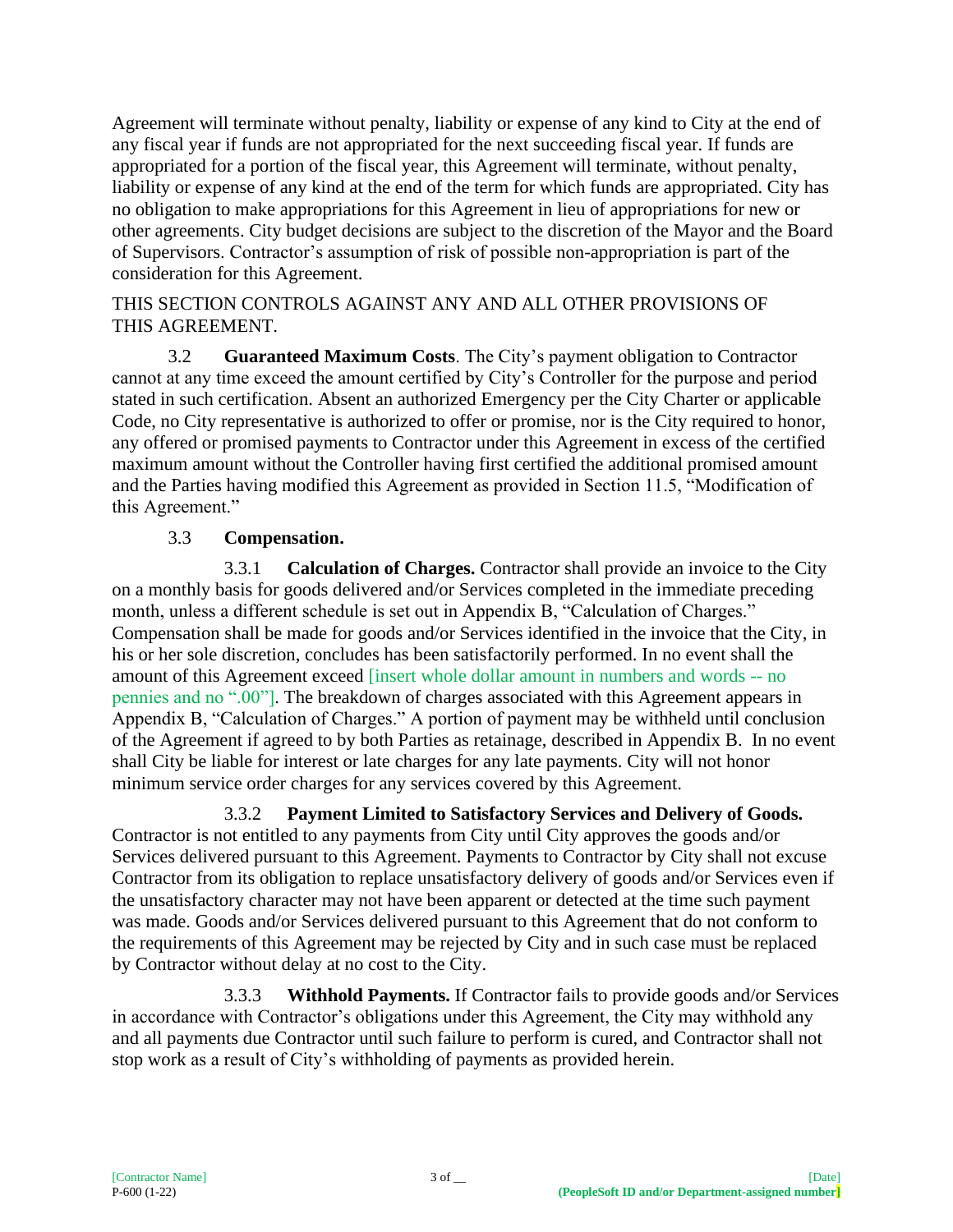3.3.4 **Invoice Format**. Invoices furnished by Contractor under this Agreement must be in a form acceptable to the Controller and City and include a unique invoice number and a specific invoice date. Payment shall be made by City as specified in Section 3.3.8, or in such alternate manner as the Parties have mutually agreed upon in writing. All invoices must show the PeopleSoft Purchase Order ID Number, PeopleSoft Supplier Name and ID, Item numbers (if applicable), complete description of goods delivered or Services performed, sales/use tax (if applicable), contract payment terms and contract price. Invoices that do not include all required information or contain inaccurate information will not be processed for payment.

## 3.3.5 **Reserved. (LBE Payment and Utilization Tracking System)**

## 3.3.6 **Getting paid by the City for Goods and/or Services.**

(a) The City and County of San Francisco utilizes the Paymode- $X^{\circledast}$ service offered by Bank of America Merrill Lynch to pay City contractors. Contractor must sign up to receive electronic payments to be paid under this Agreement. To sign up for electronic payments, visit [http://portal.paymode.com/city\\_countyofsanfrancisco.](http://portal.paymode.com/city_countyofsanfrancisco)

(b) At the option of the City, Contractor may be required to submit invoices directly in the City's financial and procurement system (PeopleSoft) via eSettlement. Refer to<https://sfcitypartner.sfgov.org/pages/training.aspx> for more information on eSettlement. For access to PeopleSoft eSettlement, submit a request through [sfemployeeportalsupport@sfgov.org.](mailto:sfemployeeportalsupport@sfgov.org)

## 3.3.7 **Grant Funded Contracts.**

(a) **Disallowance**. If Contractor requests or receives payment from City for Services, reimbursement for which is later disallowed by the State of California or United States Government, Contractor shall promptly refund the disallowed amount to City upon City's request. At its option, City may offset the amount disallowed from any payment due or to become due to Contractor under this Agreement or any other agreement between Contractor and City.

(b) **Grant Terms.** The funding for this Agreement is provided in full or in part by a Federal or State Grant to the City. As part of the terms of receiving the funds, the City is required to incorporate some of the terms into this Agreement. The incorporated terms may be found in Appendix [choose C/D/E etc.], "Grant Terms." To the extent that any Grant Term is inconsistent with any other provisions of this Agreement such that Contractor is unable to comply with both the Grant Term and the other provision(s), the Grant Term shall apply.

(c) Contractor shall insert each Grant Term into each lower tier subcontract. Contractor is responsible for compliance with the Grant Terms by any subcontractor, lower-tier subcontractor or service provider.

# 3.3.8 **Payment Terms.**

(a) **Payment Due Date**: Unless City notifies the Contractor that a dispute exists, Payment shall be made within [Enter number of days, generally  $\geq$  30] calendar days, measured from (1) the delivery of goods and/or the rendering of services or (2) the date of receipt of the invoice, whichever is later. Payment is deemed to be made on the date on which City has issued a check to Contractor or, if Contractor has agreed to electronic payment, the date on which City has posted electronic payment to Contractor.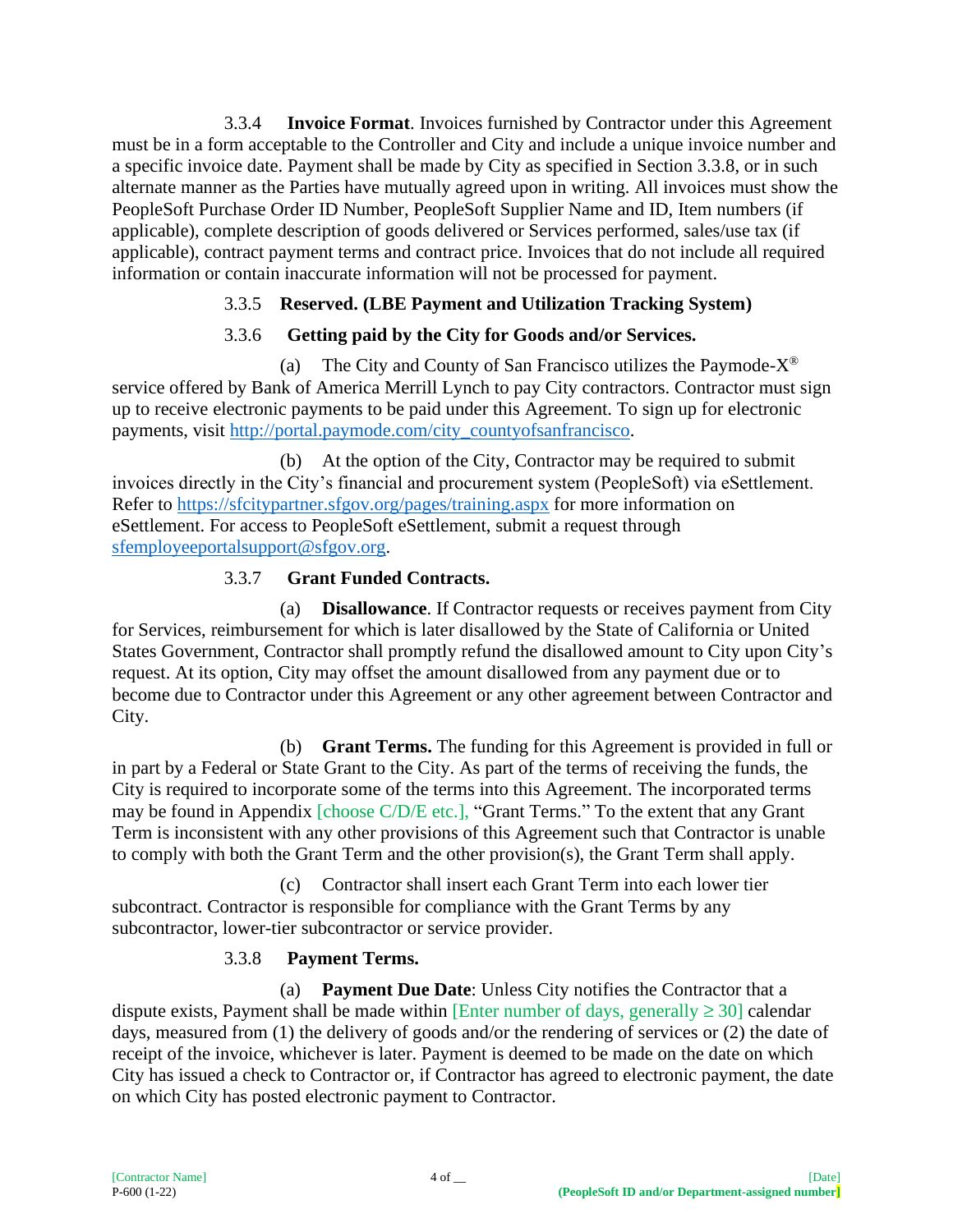#### (b) **Reserved. (Payment Discount Terms)**

3.4 **Audit and Inspection of Records**. Contractor agrees to maintain and make available to the City, during regular business hours, accurate books and accounting records relating to its Services. Contractor will permit City to audit, examine and make excerpts and transcripts from such books and records, and to make audits of all invoices, materials, payrolls, records or personnel and other data related to all other matters covered by this Agreement, whether funded in whole or in part under this Agreement. Contractor shall maintain such data and records in an accessible location and condition for a period of not less than five years after final payment under this Agreement or until after final audit has been resolved, whichever is later. The State of California or any Federal agency having an interest in the subject matter of this Agreement shall have the same rights as conferred upon City by this Section. Contractor shall include the same audit and inspection rights and record retention requirements in all subcontracts.

3.5 **Submitting False Claims**. The full text of San Francisco Administrative Code Chapter 21, Section 21.35, including the enforcement and penalty provisions, is incorporated into this Agreement. Pursuant to San Francisco Administrative Code §21.35, any contractor or subcontractor who submits a false claim shall be liable to the City for the statutory penalties set forth in that section. A contractor or subcontractor will be deemed to have submitted a false claim to the City if the contractor or subcontractor: (a) knowingly presents or causes to be presented to an officer or employee of the City a false claim or request for payment or approval; (b) knowingly makes, uses, or causes to be made or used a false record or statement to get a false claim paid or approved by the City; (c) conspires to defraud the City by getting a false claim allowed or paid by the City; (d) knowingly makes, uses, or causes to be made or used a false record or statement to conceal, avoid, or decrease an obligation to pay or transmit money or property to the City; or (e) is a beneficiary of an inadvertent submission of a false claim to the City, subsequently discovers the falsity of the claim, and fails to disclose the false claim to the City within a reasonable time after discovery of the false claim.

### 3.6 **Reserved. (Payment of Prevailing Wages)**

#### **Article 4 Services and Resources**

4.1 **Services Contractor Agrees to Perform**. Contractor agrees to perform the Services stated in Appendix A, "Scope of Services." Officers and employees of the City are not authorized to request, and the City is not required to reimburse the Contractor for, Services beyond the Scope of Services listed in Appendix A, unless Appendix A is modified as provided in Section 11.5, "Modification of this Agreement."

#### 4.2 **Personnel**

4.2.1 **Qualified Personnel**. Contractor shall utilize only competent personnel under the supervision of, and in the employment of, Contractor (or Contractor's authorized subcontractors) to perform the Services. Contractor will comply with City's reasonable requests regarding assignment and/or removal of personnel, but all personnel, including those assigned at City's request, must be supervised by Contractor. Contractor shall commit adequate resources to allow timely completion within the project schedule specified in this Agreement.

### 4.2.2 **Contractor Vaccination Policy***.*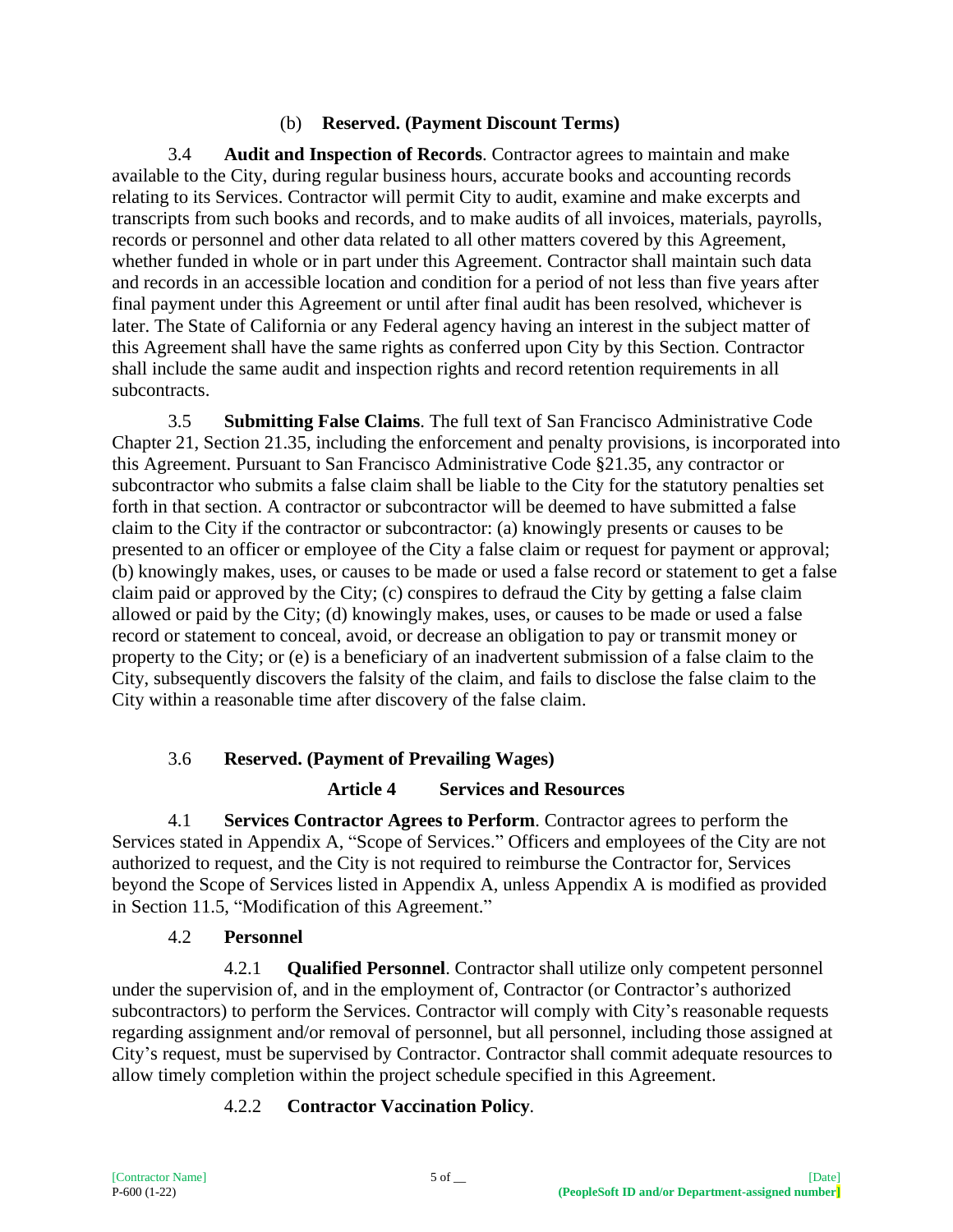(a) Contractor acknowledges that it has read the requirements of the 38th Supplement to Mayoral Proclamation Declaring the Existence of a Local Emergency ("Emergency Declaration"), dated February 25, 2020, and the Contractor Vaccination Policy for City Contractors issued by the City Administrator ("Contractor Vaccination Policy"), as those documents may be amended from time to time. A copy of the Contractor Vaccination Policy can be found at: [https://sf.gov/confirm-vaccine-status-your-employees-and-subcontractors.](https://avanan.url-protection.com/v1/url?o=https%3A//sf.gov/confirm-vaccine-status-your-employees-and-subcontractors&g=OWIxNDc4YWQzMDQxMzg4ZQ==&h=MDRiODZhMWNmMzNiZGU5MzY2ODQ2M2ZjYTY0M2FhNzQ1Mjg0OGNhZGY5NmFmNDYzZDYyYmU1YWIyY2Y5ODczNg==&p=YXAzOnNmZHQyOmE6bzoyNTk3ZTVmZmRiZjY3NTJhOTJiZTVhOGQyMDc4ZmM0Nzp2MTpoOk4=)

(b) A Contract subject to the Emergency Declaration is an agreement between the City and any other entity or individual and any subcontract under such agreement, where Covered Employees of the Contractor or Subcontractor work in-person with City employees in connection with the work or services performed under the agreement at a City owned, leased, or controlled facility. Such agreements include, but are not limited to, professional services contracts, general services contracts, public works contracts, and grants. Contract includes such agreements currently in place or entered into during the term of the Emergency Declaration. Contract does not include an agreement with a state or federal governmental entity or agreements that do not involve the City paying or receiving funds.

(c) In accordance with the Contractor Vaccination Policy, Contractor

agrees that:

(i) Where applicable, Contractor shall ensure it complies with the requirements of the [Contractor Vaccination Policy](https://sf.gov/confirm-vaccine-status-your-employees-and-subcontractors) pertaining to Covered Employees, as they are defined under the Emergency Declaration and the Contractor Vaccination Policy, and insure such Covered Employees are either fully vaccinated for COVID-19 or obtain from Contractor an exemption based on medical or religious grounds; and

(ii) If Contractor grants Covered Employees an exemption based on medical or religious grounds, Contractor will promptly notify City by completing and submitting the Covered Employees Granted Exemptions Form ("Exemptions Form"), which can be found a*t* [https://sf.gov/confirm-vaccine-status-your-employees-and-subcontractors](https://avanan.url-protection.com/v1/url?o=https%3A//sf.gov/confirm-vaccine-status-your-employees-and-subcontractors&g=NjExODhhMmE5ZmUyNmI4ZQ==&h=MGFhZTdjMzVlYzBhYTAwODNjMDljYjI3MGExYmM5OTE4YmYwZmFmOTgxZjZmMGU3MTI1NmE3YzUyMDQ0YTczNA==&p=YXAzOnNmZHQyOmE6bzoyNTk3ZTVmZmRiZjY3NTJhOTJiZTVhOGQyMDc4ZmM0Nzp2MTpoOk4=) (navigate to "Exemptions" to download the form).

# 4.3 **Subcontracting**.

4.3.1 Contractor may subcontract portions of the Services only upon prior written approval of City. Contractor is responsible for its subcontractors throughout the course of the work required to perform the Services. All Subcontracts must incorporate the terms of Article 10 "Additional Requirements Incorporated by Reference" of this Agreement, unless inapplicable. Neither Party shall, on the basis of this Agreement, contract on behalf of, or in the name of, the other Party. Any agreement made in violation of this provision shall be null and void.

4.3.2 City's execution of this Agreement constitutes its approval of the subcontractors listed below.

[Insert names of desired approved subcontractors here]

## 4.4 **Independent Contractor; Payment of Employment Taxes and Other Expenses.**

4.4.1 **Independent Contractor**. For the purposes of this Section 4.4, "Contractor" shall be deemed to include not only Contractor, but also any agent or employee of Contractor. Contractor acknowledges and agrees that at all times, Contractor or any agent or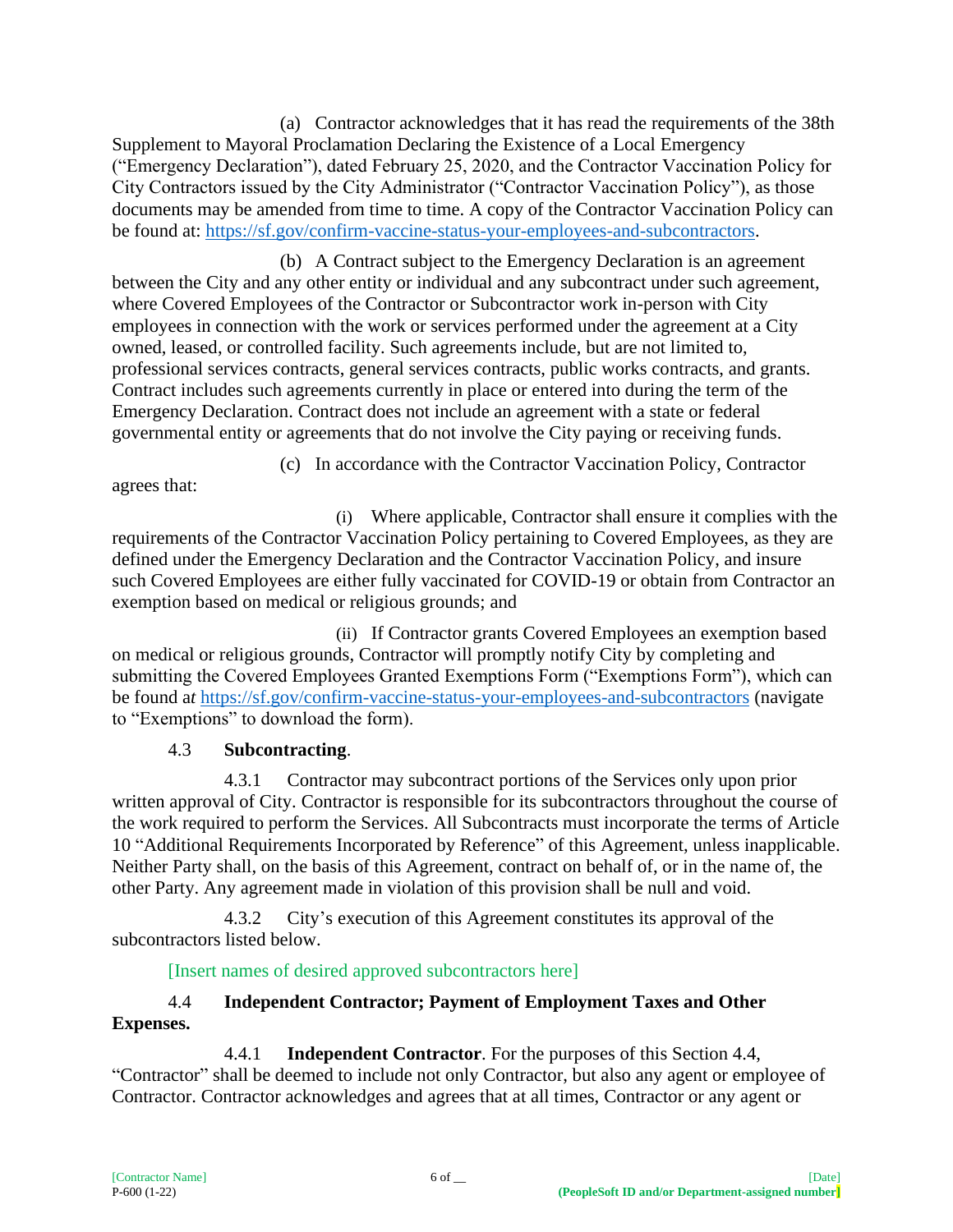employee of Contractor shall be deemed at all times to be an independent contractor and is wholly responsible for the manner in which it performs the services and work requested by City under this Agreement. Contractor, its agents, and employees will not represent or hold themselves out to be employees of the City at any time. Contractor or any agent or employee of Contractor shall not have employee status with City, nor be entitled to participate in any plans, arrangements, or distributions by City pertaining to or in connection with any retirement, health or other benefits that City may offer its employees. Contractor or any agent or employee of Contractor is liable for the acts and omissions of itself, its employees and its agents. Contractor shall be responsible for all obligations and payments, whether imposed by federal, state or local law, including, but not limited to, FICA, income tax withholdings, unemployment compensation, insurance, and other similar responsibilities related to Contractor's performing services and work, or any agent or employee of Contractor providing same. Nothing in this Agreement shall be construed as creating an employment or agency relationship between City and Contractor or any agent or employee of Contractor. Any terms in this Agreement referring to direction from City shall be construed as providing for direction as to policy and the result of Contractor's work only, and not as to the means by which such a result is obtained. City does not retain the right to control the means or the method by which Contractor performs work under this Agreement. Contractor agrees to maintain and make available to City, upon request and during regular business hours, accurate books and accounting records demonstrating Contractor's compliance with this Section. Should City determine that Contractor, or any agent or employee of Contractor, is not performing in accordance with the requirements of this Agreement, City shall provide Contractor with written notice of such failure. Within five (5) business days of Contractor's receipt of such notice, and in accordance with Contractor policy and procedure, Contractor shall remedy the deficiency. Notwithstanding, if City believes that an action of Contractor, or any agent or employee of Contractor, warrants immediate remedial action by Contractor, City shall contact Contractor and provide Contractor in writing with the reason for requesting such immediate action.

4.4.2 **Payment of Employment Taxes and Other Expenses**. Should City, in its discretion, or a relevant taxing authority such as the Internal Revenue Service or the State Employment Development Division, or both, determine that Contractor is an employee for purposes of collection of any employment taxes, the amounts payable under this Agreement shall be reduced by amounts equal to both the employee and employer portions of the tax due (and offsetting any credits for amounts already paid by Contractor which can be applied against this liability). City shall then forward those amounts to the relevant taxing authority. Should a relevant taxing authority determine a liability for past services performed by Contractor for City, upon notification of such fact by City, Contractor shall promptly remit such amount due or arrange with City to have the amount due withheld from future payments to Contractor under this Agreement (again, offsetting any amounts already paid by Contractor which can be applied as a credit against such liability). A determination of employment status pursuant to this Section 4.4 shall be solely limited to the purposes of the particular tax in question, and for all other purposes of this Agreement, Contractor shall not be considered an employee of City. Notwithstanding the foregoing, Contractor agrees to indemnify and save harmless City and its officers, agents and employees from, and, if requested, shall defend them against any and all claims, losses, costs, damages, and expenses, including attorneys' fees, arising from this Section.

4.5 **Assignment**. The Services to be performed by Contractor are personal in character. Neither this Agreement, nor any duties or obligations hereunder, may be directly or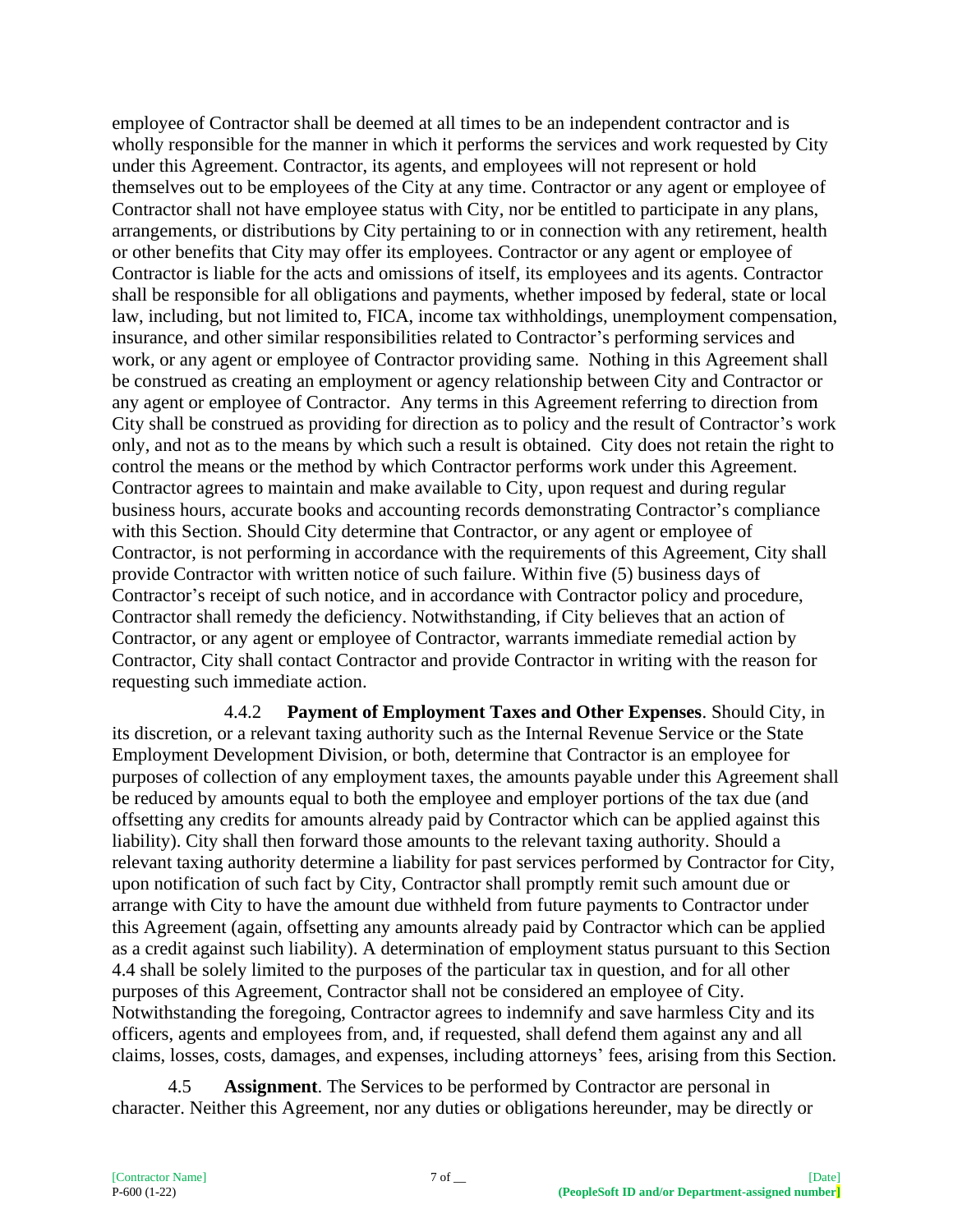indirectly assigned, novated, hypothecated, transferred, or delegated by Contractor, or, where the Contractor is a joint venture, a joint venture partner, (collectively referred to as an "Assignment") unless first approved by City by written instrument executed and approved in the same manner as this Agreement in accordance with the Administrative Code. The City's approval of any such Assignment is subject to the Contractor demonstrating to City's reasonable satisfaction that the proposed transferee is: (i) reputable and capable, financially and otherwise, of performing each of Contractor's obligations under this Agreement and any other documents to be assigned, (ii) not forbidden by applicable law from transacting business or entering into contracts with City; and (iii) subject to the jurisdiction of the courts of the State of California. A change of ownership or control of Contractor or a sale or transfer of substantially all of the assets of Contractor shall be deemed an Assignment for purposes of this Agreement. Contractor shall immediately notify City about any Assignment. Any purported Assignment made in violation of this provision shall be null and void.

4.6 **Warranty**. Contractor warrants to City that the Services will be performed with the degree of skill and care that is required by current, good and sound professional procedures and practices, and in conformance with generally accepted professional standards prevailing at the time the Services are performed so as to ensure that all Services performed are correct and appropriate for the purposes contemplated in this Agreement.

4.7 **Liquidated Damages.** By entering into this Agreement, Contractor agrees that in the event the Services are delayed beyond the scheduled milestones and timelines as provided in Appendix A, City will suffer actual damages that will be impractical or extremely difficult to determine. Contractor agrees that the sum of **[insert whole dollar amount in words and numbers -- no pennies and no ".00"]** per calendar day for each day of delay beyond scheduled milestones and timelines is not a penalty, but is a reasonable estimate of the loss that City will incur based on the delay, established in light of the circumstances existing at the time this Agreement was awarded. City may deduct a sum representing the liquidated damages from any money due to Contractor under this Agreement or any other contract between City and Contractor. Such deductions shall not be considered a penalty, but rather agreed upon monetary damages sustained by City because of Contractor's failure to furnish deliverables to City within the time fixed or such extensions of time permitted in writing by City.

4.8 **Bonding Requirements.** The Contractor is required to furnish a performance bond on the form in a form acceptable to the City, in a sum of not less than [insert bonding level] of the annual amount of the contract to guarantee the faithful performance of this contract. The bond must be approved as to sufficiency and qualifications of the surety by the Controller.

### **Article 5 Insurance and Indemnity**

# 5.1 **Insurance.**

5.1.1 **Required Coverages.** Without in any way limiting Contractor's liability pursuant to the "Indemnification" section of this Agreement, Contractor must maintain in force, during the full term of the Agreement, insurance in the following amounts and coverages:

(a) Commercial General Liability Insurance with limits not less than \$1,000,000 each occurrence for Bodily Injury and Property Damage, including Contractual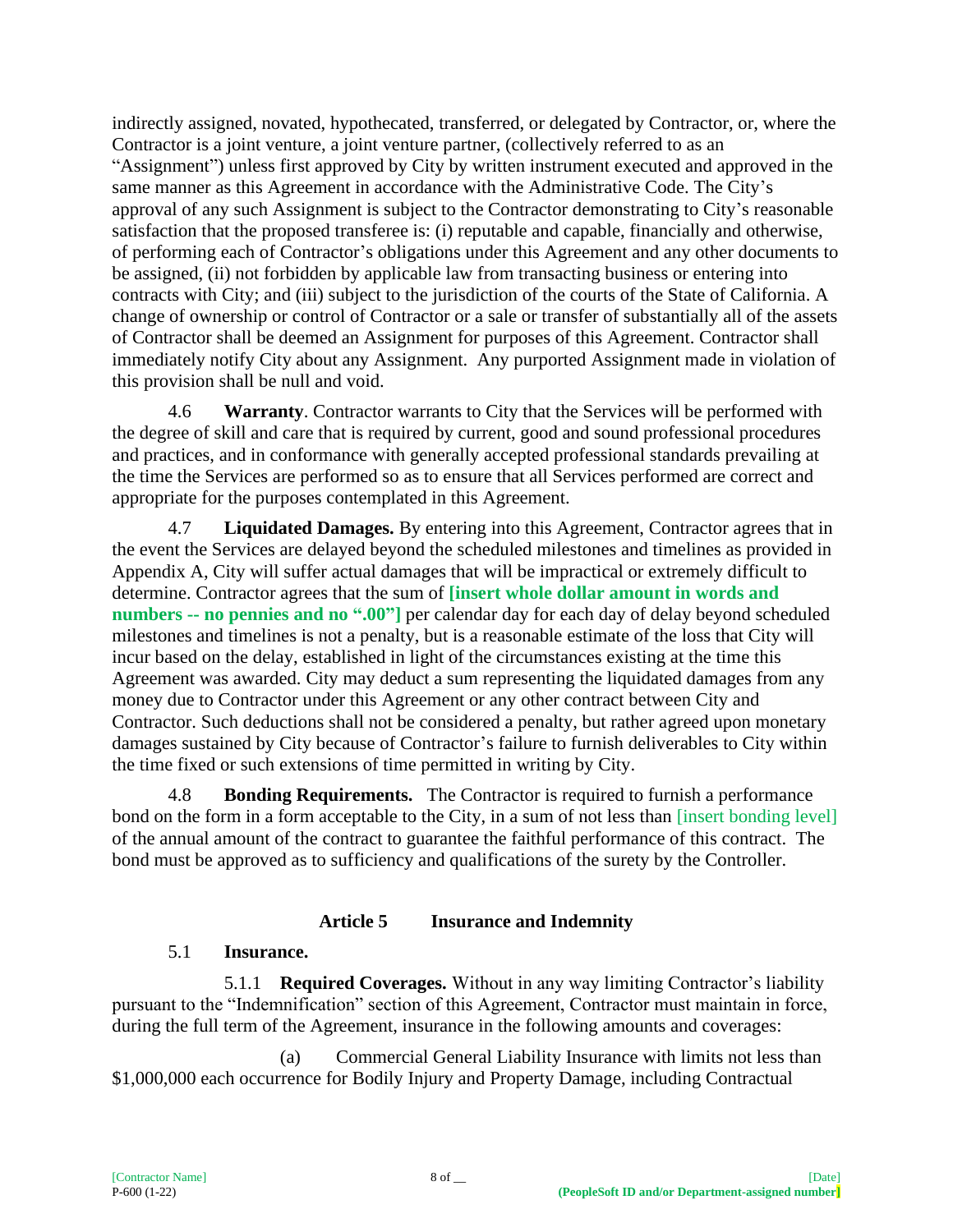Liability, Personal Injury, Products and Completed Operations. **Policy must include Abuse and Molestation coverage.** 

(b) Commercial Automobile Liability Insurance with limits not less than \$1,000,000 each occurrence, "Combined Single Limit" for Bodily Injury and Property Damage, including Owned, Non-Owned and Hired auto coverage, as applicable.

(c) Workers' Compensation, in statutory amounts, with Employers' Liability Limits not less than **\$1,000,000** each accident, injury, or illness.

(d) Professional Liability Insurance, applicable to Contractor's profession, with limits not less than **\$1,000,000** for each claim with respect to negligent acts, errors or omissions in connection with the Services.

(e) Technology Errors and Omissions Liability coverage, with limits of **\$1,000,000** for each claim and each loss. The policy shall at a minimum cover professional misconduct or lack of the requisite skill required for the performance of services defined in the Agreement and shall also provide coverage for the following risks:

(i) Network security liability arising from the unauthorized access to, use of, or tampering with computers or computer systems, including hacker attacks; and

(ii) Liability arising from the introduction of any form of malicious software including computer viruses into, or otherwise causing damage to the City's or third person's computer, computer system, network, or similar computer related property and the data, software, and programs thereon.

(f) Cyber and Privacy Insurance with limits of not less than **\$1,000,000** per claim. Such insurance shall include coverage for liability arising from theft, dissemination, and/or use of confidential information, including but not limited to, bank and credit card account information or personal information, such as name, address, social security numbers, protected health information or other personally identifying information, stored or transmitted in electronic form.

(g) Reserved. (Pollution Liability Insurance)

### 5.1.2 **Additional Insured Endorsements**

(a) The Commercial General Liability policy must be endorsed to name as Additional Insured the City and County of San Francisco, its Officers, Agents, and Employees.

(b) The Commercial Automobile Liability Insurance policy must be endorsed to name as Additional Insured the City and County of San Francisco, its Officers, Agents, and Employees.

(c) The Commercial Automobile Liability Insurance policy must be endorsed to include (i) Auto Pollution Additional Insured Endorsement naming as Additional Insured the City and County of San Francisco, its Officers, Agents, and Employees; and (ii) Form MCS-90 for Motor Carrier Policies of Insurance for Public Liability under Sections 29 and 30 of the Motor Carrier Act of 1980.

### 5.1.3 **Waiver of Subrogation Endorsements**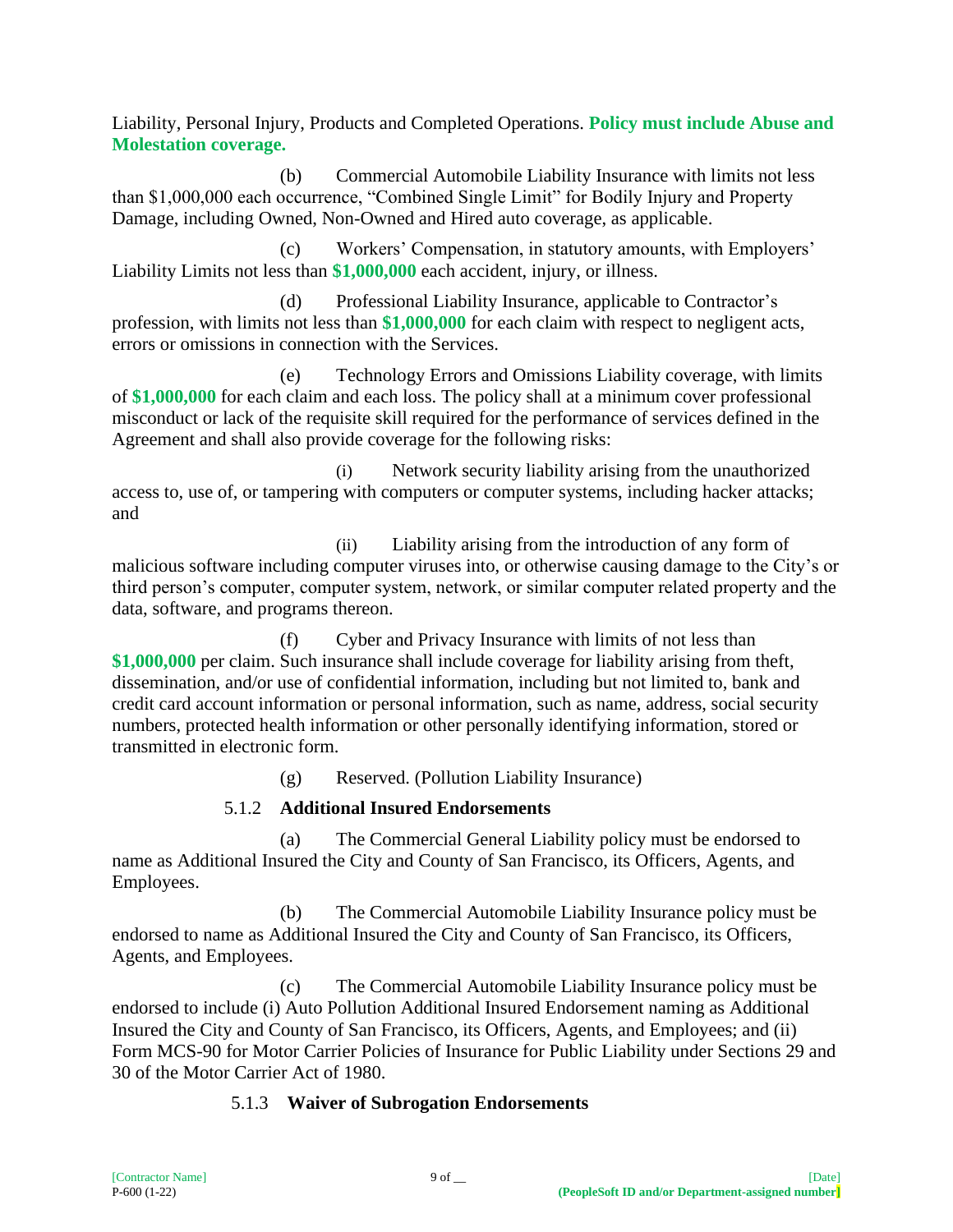(a) The Workers' Compensation policy(ies) shall be endorsed with a waiver of subrogation in favor of the City for all work performed by the Contractor, its employees, agents and subcontractors.

#### 5.1.4 **Primary Insurance Endorsements**

(a) The Commercial General Liability policy shall provide that such policies are primary insurance to any other insurance available to the Additional Insureds, with respect to any claims arising out of this Agreement, and that the insurance applies separately to each insured against whom claim is made or suit is brought.

(b) The Commercial Automobile Liability Insurance policy shall provide that such policies are primary insurance to any other insurance available to the Additional Insureds, with respect to any claims arising out of this Agreement, and that the insurance applies separately to each insured against whom claim is made or suit is brought.

(c) Reserved. (Pollution Liability Insurance)

### 5.1.5 **Other Insurance Requirements**

(a) Thirty (30) days' advance written notice shall be provided to the City of cancellation, intended non-renewal, or reduction in coverages, except for non-payment for which no less than ten (10) days' notice shall be provided to City. Notices shall be sent to the City address set forth in Section 11.1 entitled "Notices to the Parties."

(b) Should any of the required insurance be provided under a claimsmade form, Contractor shall maintain such coverage continuously throughout the term of this Agreement and, without lapse, for a period of three years beyond the expiration of this Agreement, to the effect that, should occurrences during the Agreement term give rise to claims made after expiration of the Agreement, such claims shall be covered by such claims-made policies.

(c) Should any of the required insurance be provided under a form of coverage that includes a general annual aggregate limit or provides that claims investigation or legal defense costs be included in such general annual aggregate limit, such general annual aggregate limit shall be double the occurrence or claims limits specified above.

(d) Should any required insurance lapse during the term of this Agreement, requests for payments originating after such lapse shall not be processed until the City receives satisfactory evidence of reinstated coverage as required by this Agreement, effective as of the lapse date. If insurance is not reinstated, the City may, at its sole option, terminate this Agreement effective on the date of such lapse of insurance.

(e) Before commencing any Services, Contractor shall furnish to City certificates of insurance and additional insured policy endorsements with insurers with ratings comparable to A-, VIII or higher, that are authorized to do business in the State of California, and that are satisfactory to City, in form evidencing all coverages set forth above. Approval of the insurance by City shall not relieve or decrease Contractor's liability hereunder.

(f) If Contractor will use any subcontractor(s) to provide Services, Contractor shall require the subcontractor(s) to provide all necessary insurance and to name the City and County of San Francisco, its officers, agents and employees and the Contractor as additional insureds.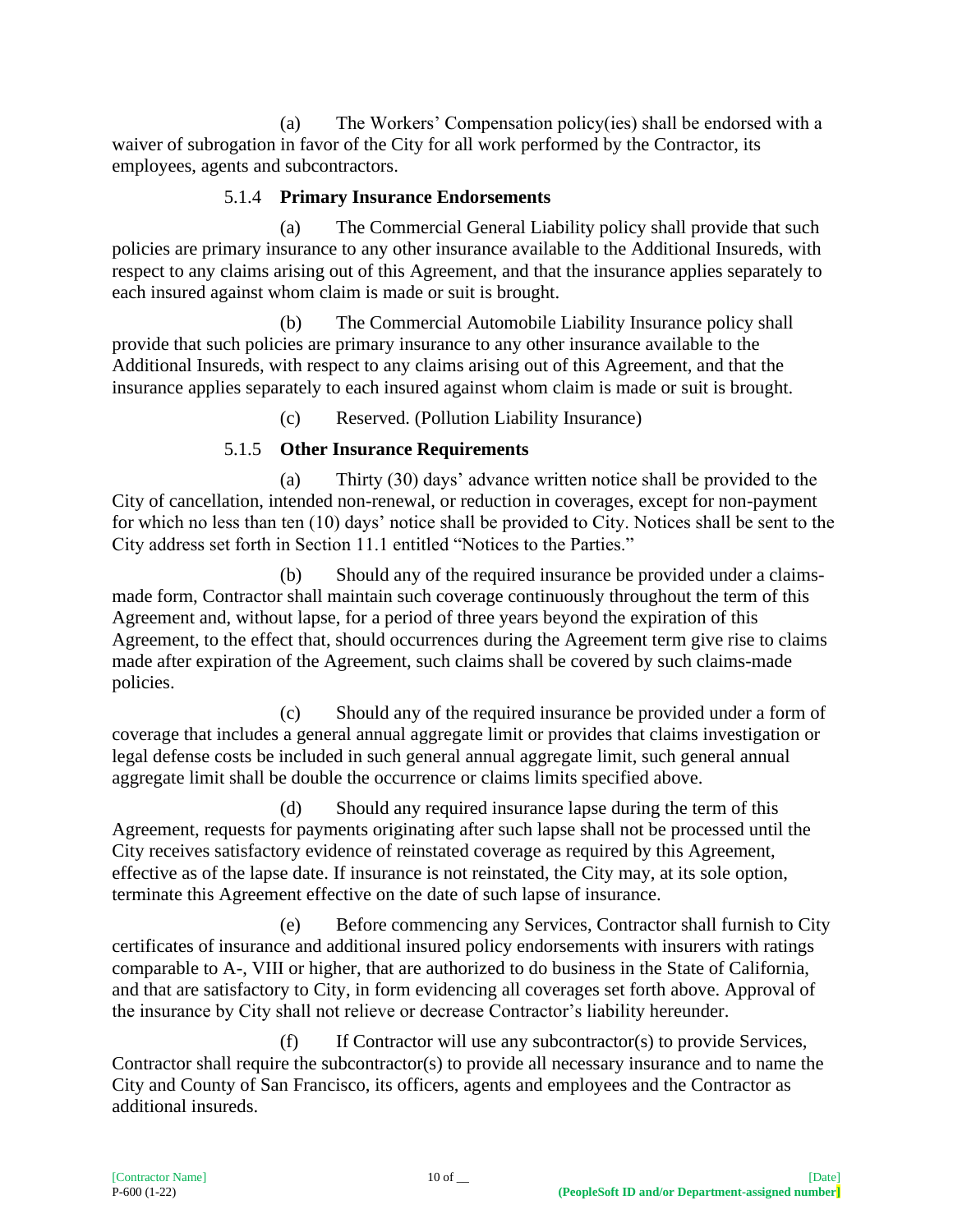5.2 **Indemnification**. Contractor shall indemnify and hold harmless City and its officers, agents and employees from, and, if requested, shall defend them from and against any and all claims, demands, losses, damages, costs, expenses, and liability (legal, contractual, or otherwise) arising from or in any way connected with any: (i) injury to or death of a person, including employees of City or Contractor; (ii) loss of or damage to property; (iii) violation of local, state, or federal common law, statute or regulation, including but not limited to privacy or personally identifiable information, health information, disability and labor laws or regulations; (iv) strict liability imposed by any law or regulation; or (v) losses arising from Contractor's execution of subcontracts not in accordance with the requirements of this Agreement applicable to subcontractors; so long as such injury, violation, loss, or strict liability (as set forth in subsections  $(i) - (v)$  above) arises directly or indirectly from Contractor's performance of this Agreement, including, but not limited to, Contractor's use of facilities or equipment provided by City or others, regardless of the negligence of, and regardless of whether liability without fault is imposed or sought to be imposed on City, except to the extent that such indemnity is void or otherwise unenforceable under applicable law, and except where such loss, damage, injury, liability or claim is the result of the active negligence or willful misconduct of City and is not contributed to by any act of, or by any omission to perform some duty imposed by law or agreement on Contractor, its subcontractors, or either's agent or employee. The foregoing indemnity shall include, without limitation, reasonable fees of attorneys, consultants and experts and related costs and City's costs of investigating any claims against the City.

In addition to Contractor's obligation to indemnify City, Contractor specifically acknowledges and agrees that it has an immediate and independent obligation to defend City from any claim which actually or potentially falls within this indemnification provision, even if the allegations are or may be groundless, false or fraudulent, which obligation arises at the time such claim is tendered to Contractor by City and continues at all times thereafter.

Contractor shall indemnify and hold City harmless from all loss and liability, including attorneys' fees, court costs and all other litigation expenses for any infringement of the patent rights, copyright, trade secret or any other proprietary right or trademark, and all other intellectual property claims of any person or persons arising directly or indirectly from the receipt by City, or any of its officers or agents, of Contractor's Services.

### **Article 6 Liability of the Parties**

6.1 **Liability of City**. CITY'S PAYMENT OBLIGATIONS UNDER THIS AGREEMENT SHALL BE LIMITED TO THE PAYMENT OF THE COMPENSATION PROVIDED FOR IN SECTION 3.3.1, "PAYMENT," OF THIS AGREEMENT. NOTWITHSTANDING ANY OTHER PROVISION OF THIS AGREEMENT, IN NO EVENT SHALL CITY BE LIABLE, REGARDLESS OF WHETHER ANY CLAIM IS BASED ON CONTRACT OR TORT, FOR ANY SPECIAL, CONSEQUENTIAL, INDIRECT OR INCIDENTAL DAMAGES, INCLUDING, BUT NOT LIMITED TO, LOST PROFITS, ARISING OUT OF OR IN CONNECTION WITH THIS AGREEMENT OR THE SERVICES PERFORMED IN CONNECTION WITH THIS AGREEMENT.

6.2 **Liability for Use of Equipment**. City shall not be liable for any damage to persons or property as a result of the use, misuse or failure of any equipment used by Contractor,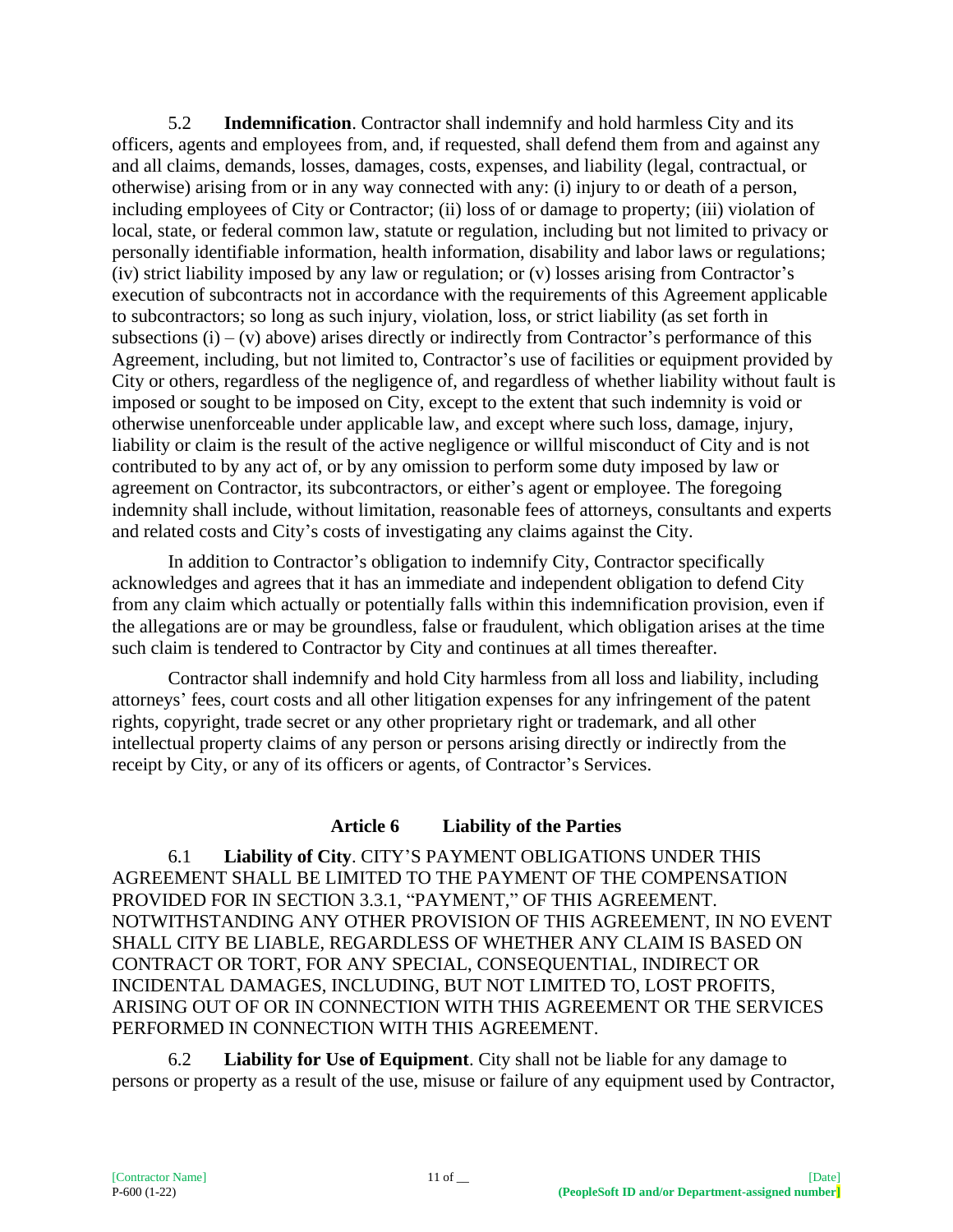or any of its subcontractors, or by any of their employees, even though such equipment is furnished, rented or loaned by City.

6.3 **Liability for Incidental and Consequential Damages**. Contractor shall be responsible for incidental and consequential damages resulting in whole or in part from Contractor's acts or omissions.

### **Article 7 Payment of Taxes**

7.1 **Contractor to Pay All Taxes.** Except for any applicable California sales and use taxes charged by Contractor to City, Contractor shall pay all taxes, including possessory interest taxes levied upon or as a result of this Agreement, or the Services delivered pursuant hereto. Contractor shall remit to the State of California any sales or use taxes paid by City to Contractor under this Agreement. Contractor agrees to promptly provide information requested by the City to verify Contractor's compliance with any State requirements for reporting sales and use tax paid by City under this Agreement.

7.2 **Possessory Interest Taxes.** Contractor acknowledges that this Agreement may create a "possessory interest" for property tax purposes. Generally, such a possessory interest is not created unless the Agreement entitles the Contractor to possession, occupancy, or use of City property for private gain. If such a possessory interest is created, then the following shall apply:

7.2.1 Contractor, on behalf of itself and any permitted successors and assigns, recognizes and understands that Contractor, and any permitted successors and assigns, may be subject to real property tax assessments on the possessory interest.

7.2.2 Contractor, on behalf of itself and any permitted successors and assigns, recognizes and understands that the creation, extension, renewal, or assignment of this Agreement may result in a "change in ownership" for purposes of real property taxes, and therefore may result in a revaluation of any possessory interest created by this Agreement. Contractor accordingly agrees on behalf of itself and its permitted successors and assigns to report on behalf of the City to the County Assessor the information required by Revenue and Taxation Code Section 480.5, as amended from time to time, and any successor provision.

7.2.3 Contractor, on behalf of itself and any permitted successors and assigns, recognizes and understands that other events also may cause a change of ownership of the possessory interest and result in the revaluation of the possessory interest. (see, e.g., Rev. & Tax. Code Section 64, as amended from time to time). Contractor accordingly agrees on behalf of itself and its permitted successors and assigns to report any change in ownership to the County Assessor, the State Board of Equalization or other public agency as required by law.

7.2.4 Contractor further agrees to provide such other information as may be requested by the City to enable the City to comply with any reporting requirements for possessory interests that are imposed by applicable law.

7.3 **Withholding.** Contractor agrees that it is obligated to pay all amounts due to the City under the San Francisco Business and Tax Regulations Code during the term of this Agreement. Pursuant to Section 6.10-2 of the San Francisco Business and Tax Regulations Code, Contractor further acknowledges and agrees that City may withhold any payments due to Contractor under this Agreement if Contractor is delinquent in the payment of any amount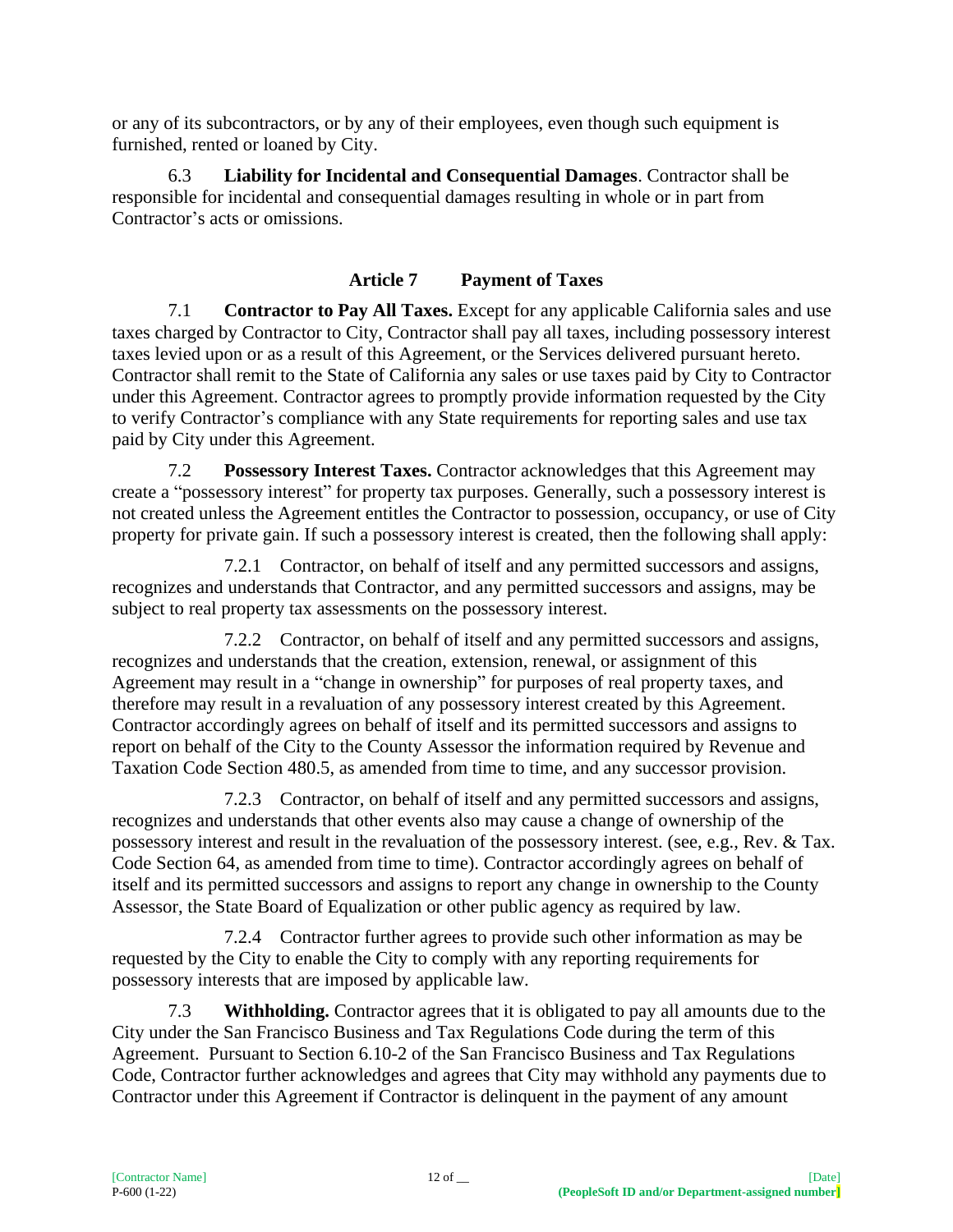required to be paid to the City under the San Francisco Business and Tax Regulations Code. Any payments withheld under this paragraph shall be made to Contractor, without interest, upon Contractor coming back into compliance with its obligations.

### **Article 8 Termination and Default**

#### 8.1 **Termination for Convenience**

8.1.1 City shall have the option, in its sole discretion, to terminate this Agreement, at any time during the term hereof, for convenience and without cause. City shall exercise this option by giving Contractor written notice of termination. The notice shall specify the date on which termination shall become effective.

8.1.2 Upon receipt of the notice of termination, Contractor shall commence and perform, with diligence, all actions necessary on the part of Contractor to effect the termination of this Agreement on the date specified by City and to minimize the liability of Contractor and City to third parties as a result of termination. All such actions shall be subject to the prior approval of City. Such actions may include any or all of the following, without limitation:

(a) Halting the performance of all Services under this Agreement on the date(s) and in the manner specified by City.

(b) Terminating all existing orders and subcontracts, and not placing any further orders or subcontracts for materials, Services, equipment or other items.

(c) At City's direction, assigning to City any or all of Contractor's right, title, and interest under the orders and subcontracts terminated. Upon such assignment, City shall have the right, in its sole discretion, to settle or pay any or all claims arising out of the termination of such orders and subcontracts.

(d) Subject to City's approval, settling all outstanding liabilities and all claims arising out of the termination of orders and subcontracts.

(e) Completing performance of any Services that City designates to be completed prior to the date of termination specified by City.

(f) Taking such action as may be necessary, or as the City may direct, for the protection and preservation of any property related to this Agreement which is in the possession of Contractor and in which City has or may acquire an interest.

8.1.3 Within 30 days after the specified termination date, Contractor shall submit to City an invoice, which shall set forth each of the following as a separate line item:

(a) The reasonable cost to Contractor, without profit, for all Services prior to the specified termination date, for which Services City has not already tendered payment. Reasonable costs may include a reasonable allowance for actual overhead, not to exceed a total of 10% of Contractor's direct costs for Services. Any overhead allowance shall be separately itemized. Contractor may also recover the reasonable cost of preparing the invoice.

(b) A reasonable allowance for profit on the cost of the Services described in the immediately preceding subsection (a), provided that Contractor can establish, to the satisfaction of City, that Contractor would have made a profit had all Services under this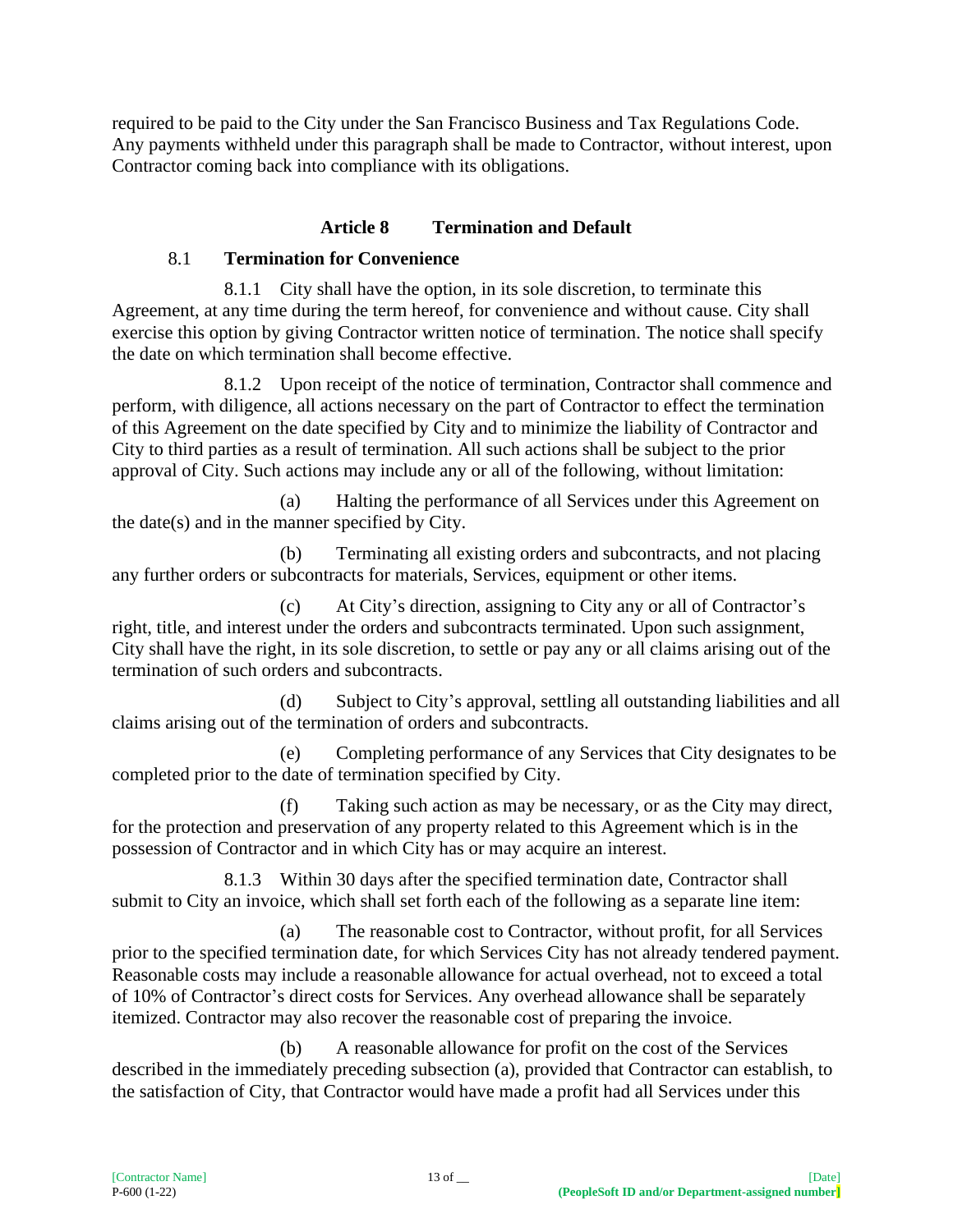Agreement been completed, and provided further, that the profit allowed shall in no event exceed 5% of such cost.

(c) The reasonable cost to Contractor of handling material or equipment returned to the vendor, delivered to the City or otherwise disposed of as directed by the City.

(d) A deduction for the cost of materials to be retained by Contractor, amounts realized from the sale of materials and not otherwise recovered by or credited to City, and any other appropriate credits to City against the cost of the Services or other work.

8.1.4 In no event shall City be liable for costs incurred by Contractor or any of its subcontractors after the termination date specified by City, except for those costs specifically listed in Section 8.1.3. Such non-recoverable costs include, but are not limited to, anticipated profits on the Services under this Agreement, post-termination employee salaries, posttermination administrative expenses, post-termination overhead or unabsorbed overhead, attorneys' fees or other costs relating to the prosecution of a claim or lawsuit, prejudgment interest, or any other expense which is not reasonable or authorized under Section 8.1.3.

8.1.5 In arriving at the amount due to Contractor under this Section, City may deduct: (i) all payments previously made by City for Services covered by Contractor's final invoice; (ii) any claim which City may have against Contractor in connection with this Agreement; (iii) any invoiced costs or expenses excluded pursuant to the immediately preceding subsection 8.1.4; and (iv) in instances in which, in the opinion of the City, the cost of any Service performed under this Agreement is excessively high due to costs incurred to remedy or replace defective or rejected Services, the difference between the invoiced amount and City's estimate of the reasonable cost of performing the invoiced Services in compliance with the requirements of this Agreement.

8.1.6 City's payment obligation under this Section shall survive termination of this Agreement.

### 8.2 **Termination for Default; Remedies.**

8.2.1 Each of the following shall constitute an immediate event of default ("Event of Default") under this Agreement:

8.2.2 Contractor fails or refuses to perform or observe any term, covenant or condition contained in any of the following Sections of this Agreement:

| 3.5       | <b>Submitting False Claims.</b> | 10.10 | Alcohol and Drug-Free Workplace |
|-----------|---------------------------------|-------|---------------------------------|
| 4.5       | Assignment                      | 10.13 | <b>Working with Minors</b>      |
| Article 5 | Insurance and Indemnity         | 11.10 | Compliance with Laws            |
| Article 7 | <b>Payment of Taxes</b>         |       | Article 13   Data and Security  |

(a) Contractor fails or refuses to perform or observe any other term, covenant or condition contained in this Agreement, including any obligation imposed by ordinance or statute and incorporated by reference herein, and such default is not cured within ten days after written notice thereof from City to Contractor. If Contractor defaults a second time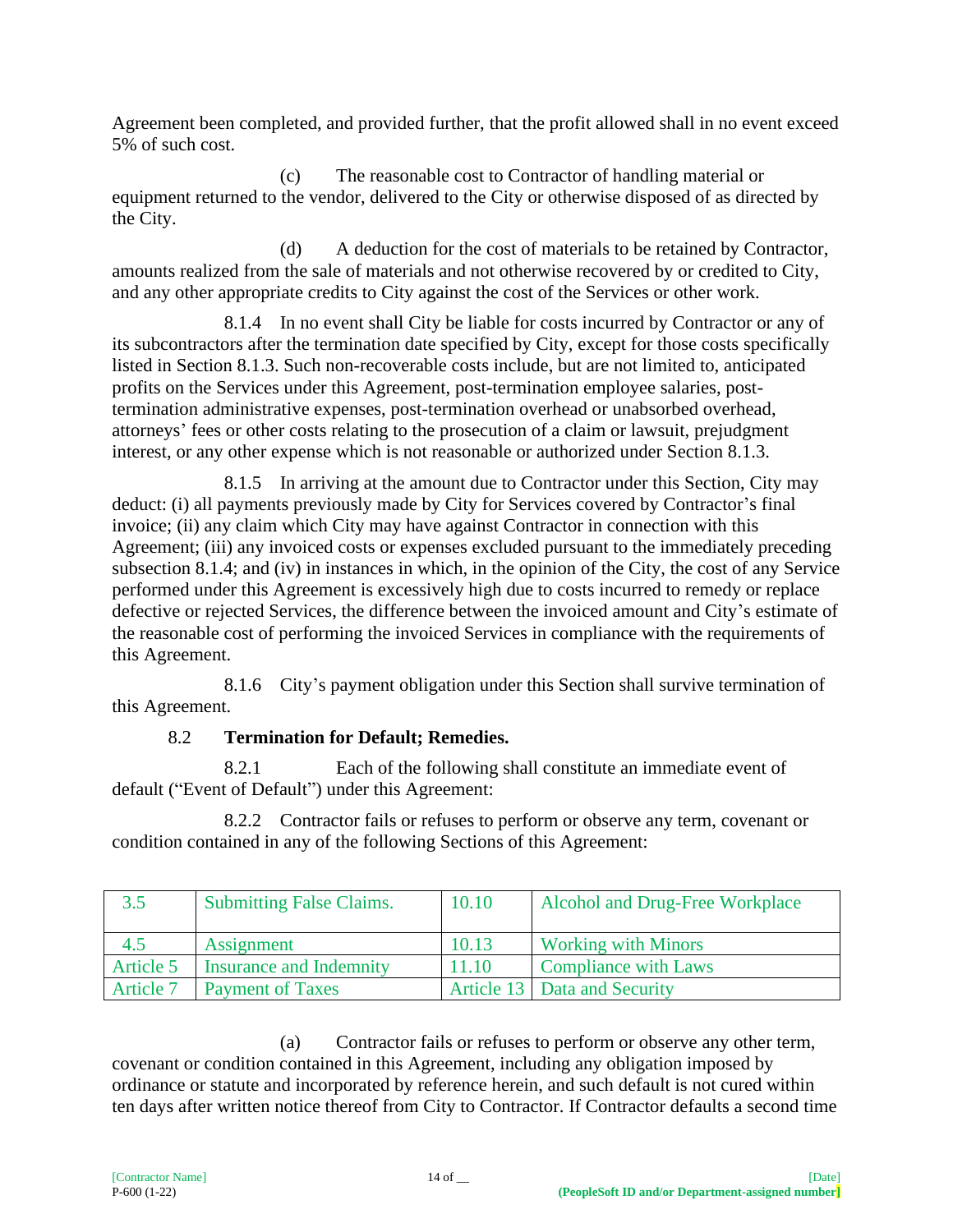in the same manner as a prior default cured by Contractor, City may in its sole discretion immediately terminate the Agreement for default or grant an additional period not to exceed five days for Contractor to cure the default.

(b) Contractor (i) is generally not paying its debts as they become due; (ii) files, or consents by answer or otherwise to the filing against it of a petition for relief or reorganization or arrangement or any other petition in bankruptcy or for liquidation or to take advantage of any bankruptcy, insolvency or other debtors' relief law of any jurisdiction; (iii) makes an assignment for the benefit of its creditors; (iv) consents to the appointment of a custodian, receiver, trustee or other officer with similar powers of Contractor or of any substantial part of Contractor's property; or (v) takes action for the purpose of any of the foregoing.

(c) A court or government authority enters an order (i) appointing a custodian, receiver, trustee or other officer with similar powers with respect to Contractor or with respect to any substantial part of Contractor's property, (ii) constituting an order for relief or approving a petition for relief or reorganization or arrangement or any other petition in bankruptcy or for liquidation or to take advantage of any bankruptcy, insolvency or other debtors' relief law of any jurisdiction or (iii) ordering the dissolution, winding-up or liquidation of Contractor.

8.2.3 On and after any Event of Default, City shall have the right to exercise its legal and equitable remedies, including, without limitation, the right to terminate this Agreement or to seek specific performance of all or any part of this Agreement. In addition, where applicable, City shall have the right (but no obligation) to cure (or cause to be cured) on behalf of Contractor any Event of Default; Contractor shall pay to City on demand all costs and expenses incurred by City in effecting such cure, with interest thereon from the date of incurrence at the maximum rate then permitted by law. City shall have the right to offset from any amounts due to Contractor under this Agreement or any other agreement between City and Contractor: (i) all damages, losses, costs or expenses incurred by City as a result of an Event of Default; and (ii) any liquidated damages levied upon Contractor pursuant to the terms of this Agreement; and (iii), any damages imposed by any ordinance or statute that is incorporated into this Agreement by reference, or into any other agreement with the City. This Section 8.2.2 shall survive termination of this Agreement.

8.2.4 All remedies provided for in this Agreement may be exercised individually or in combination with any other remedy available hereunder or under applicable laws, rules and regulations. The exercise of any remedy shall not preclude or in any way be deemed to waive any other remedy. Nothing in this Agreement shall constitute a waiver or limitation of any rights that City may have under applicable law.

8.2.5 Any notice of default must be sent by registered mail to the address set forth in Article 11.

8.3 **Non-Waiver of Rights**. The omission by either Party at any time to enforce any default or right reserved to it, or to require performance of any of the terms, covenants, or provisions hereof by the other Party at the time designated, shall not be a waiver of any such default or right to which the Party is entitled, nor shall it in any way affect the right of the Party to enforce such provisions thereafter.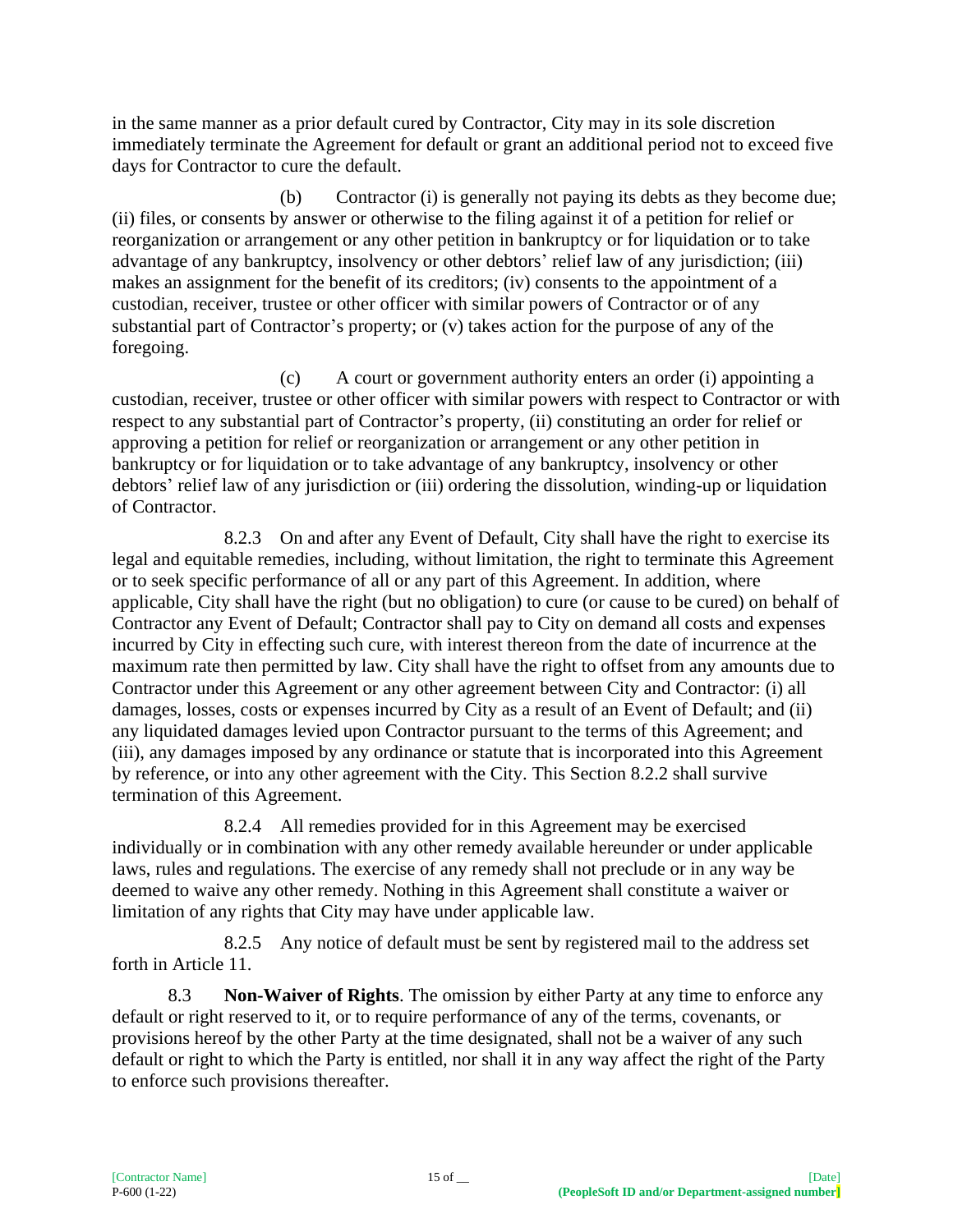### 8.4 **Rights and Duties upon Termination or Expiration.**

| 3.3.2     | <b>Payment Limited to Satisfactory</b> | 9.1        | <b>Ownership of Results</b>         |
|-----------|----------------------------------------|------------|-------------------------------------|
|           | <b>Services</b>                        |            |                                     |
| 3.3.7(a)  | <b>Grant Funded Contracts -</b>        | 9.2        | <b>Works for Hire</b>               |
|           | <b>Disallowance</b>                    |            |                                     |
| 3.4       | <b>Audit and Inspection of Records</b> | 11.6       | <b>Dispute Resolution Procedure</b> |
|           |                                        |            |                                     |
| 3.5       | <b>Submitting False Claims</b>         | 11.7       | Agreement Made in California;       |
|           |                                        |            | Venue                               |
| Article 5 | <b>Insurance and Indemnity</b>         | 11.8       | Construction                        |
| 6.1       | <b>Liability of City</b>               | 11.9       | <b>Entire Agreement</b>             |
| 6.3       | Liability for Incidental and           | 11.10      | <b>Compliance with Laws</b>         |
|           | <b>Consequential Damages</b>           |            |                                     |
| Article 7 | <b>Payment of Taxes</b>                | 11.11      | Severability                        |
| 8.1.6     | <b>Payment Obligation</b>              | Article 13 | Data and Security                   |
|           |                                        |            |                                     |

8.4.1 This Section and the following Sections of this Agreement listed below, shall survive termination or expiration of this Agreement:

8.4.2 Subject to the survival of the Sections identified in Section 8.4.1, above, if this Agreement is terminated prior to expiration of the term specified in Article 2, this Agreement shall be of no further force or effect. Contractor shall transfer title to City, and deliver in the manner, at the times, and to the extent, if any, directed by City, any work in progress, completed work, supplies, equipment, and other materials produced as a part of, or acquired in connection with the performance of this Agreement, and any completed or partially completed work which, if this Agreement had been completed, would have been required to be furnished to City.

### **Article 9 Rights In Deliverables**

9.1 **Ownership of Results**. Any interest of Contractor or its subcontractors, in the Deliverables, including any drawings, plans, specifications, blueprints, studies, reports, memoranda, computation sheets, computer files and media or other documents prepared by Contractor or its subcontractors for the purposes of this Agreement, shall become the property of and will be transmitted to City. However, unless expressly prohibited elsewhere in this Agreement, Contractor may retain and use copies for reference and as documentation of its experience and capabilities.

9.2 **Works for Hire**. If, in connection with Services, Contractor or its subcontractors creates Deliverables including, without limitation, artwork, copy, posters, billboards, photographs, videotapes, audiotapes, systems designs, software, reports, diagrams, surveys, blueprints, source codes, or any other original works of authorship, whether in digital or any other format, such works of authorship shall be works for hire as defined under Title 17 of the United States Code, and all copyrights in such works shall be the property of the City. If any Deliverables created by Contractor or its subcontractor(s) under this Agreement are ever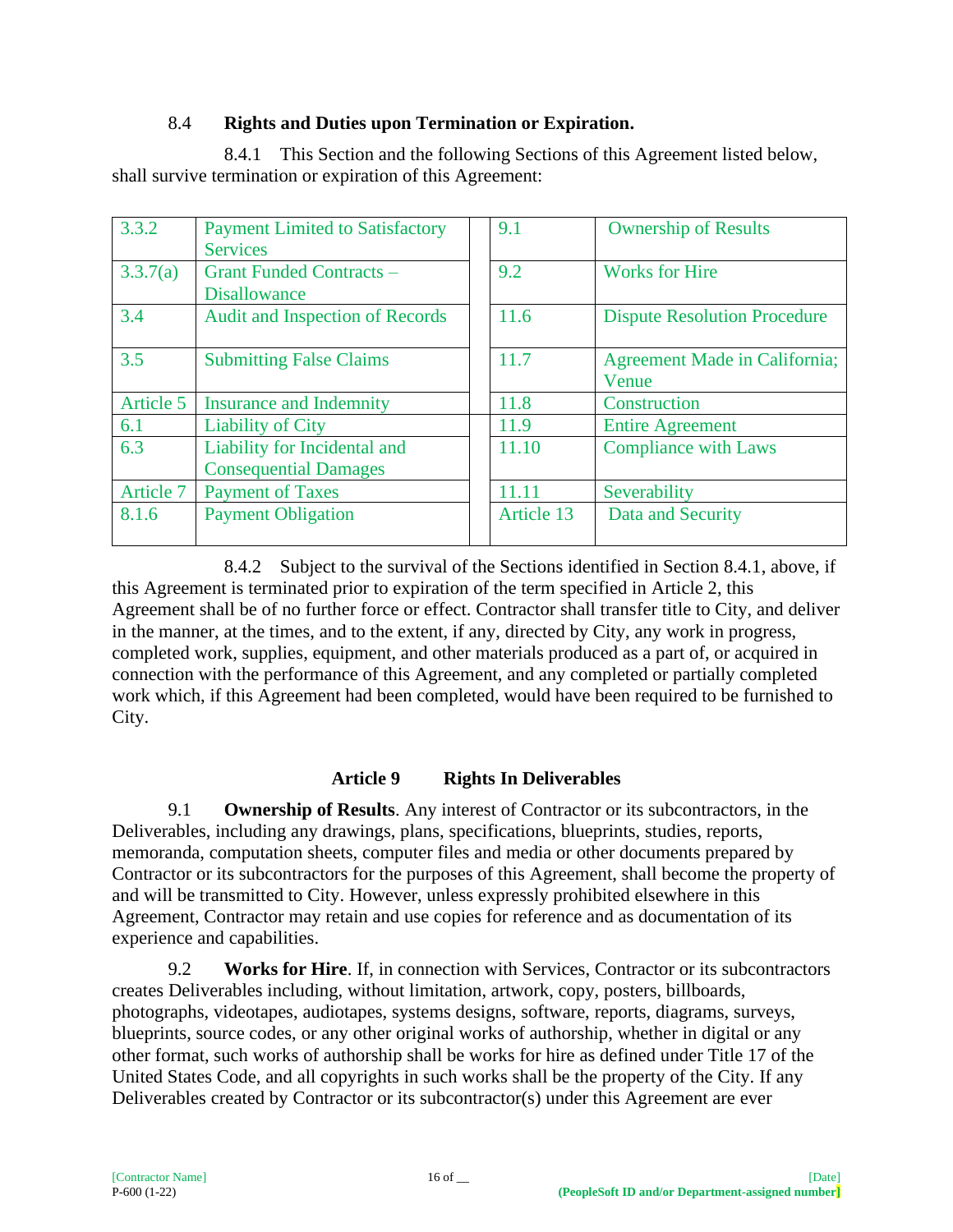determined not to be works for hire under U.S. law, Contractor hereby assigns all Contractor's copyrights to such Deliverables to the City, agrees to provide any material and execute any documents necessary to effectuate such assignment, and agrees to include a clause in every subcontract imposing the same duties upon subcontractor(s). With City's prior written approval, Contractor and its subcontractor(s) may retain and use copies of such works for reference and as documentation of their respective experience and capabilities.

### **Article 10 Additional Requirements Incorporated by Reference**

10.1 **Laws Incorporated by Reference**. The full text of the laws listed in this Article 10, including enforcement and penalty provisions, are incorporated by reference into this Agreement. The full text of the San Francisco Municipal Code provisions incorporated by reference in this Article and elsewhere in the Agreement ("Mandatory City Requirements") are available at http://www.amlegal.com/codes/client/san-francisco\_ca/ .

10.2 **Conflict of Interest**. By executing this Agreement, Contractor certifies that it does not know of any fact which constitutes a violation of Section 15.103 of the City's Charter; Article III, Chapter 2 of City's Campaign and Governmental Conduct Code; Title 9, Chapter 7 of the California Government Code (Section 87100 *et seq.*), or Title 1, Division 4, Chapter 1, Article 4 of the California Government Code (Section 1090 *et seq.*), and further agrees promptly to notify the City if it becomes aware of any such fact during the term of this Agreement.

10.3 **Prohibition on Use of Public Funds for Political Activity.** In performing the Services, Contractor shall comply with San Francisco Administrative Code Chapter 12G, which prohibits funds appropriated by the City for this Agreement from being expended to participate in, support, or attempt to influence any political campaign for a candidate or for a ballot measure. Contractor is subject to the enforcement and penalty provisions in Chapter 12G.

10.4 **Consideration of Salary History.** Contractor shall comply with San Francisco Administrative Code Chapter 12K, the Consideration of Salary History Ordinance or "Pay Parity Act." Contractor is prohibited from considering current or past salary of an applicant in determining whether to hire the applicant or what salary to offer the applicant to the extent that such applicant is applying for employment to be performed on this Agreement or in furtherance of this Agreement, and whose application, in whole or part, will be solicited, received, processed or considered, whether or not through an interview, in the City or on City property. The ordinance also prohibits employers from (1) asking such applicants about their current or past salary or (2) disclosing a current or former employee's salary history without that employee's authorization unless the salary history is publicly available. Contractor is subject to the enforcement and penalty provisions in Chapter 12K. Information about and the text of Chapter 12K is available on the web at https://sfgov.org/olse/consideration-salary-history. Contractor is required to comply with all of the applicable provisions of 12K, irrespective of the listing of obligations in this Section.

### 10.5 **Nondiscrimination Requirements.**

10.5.1 **Nondiscrimination in Contracts**. Contractor shall comply with the provisions of Chapters 12B and 12C of the San Francisco Administrative Code. Contractor shall incorporate by reference in all subcontracts the provisions of Sections 12B.2(a), 12B.2(c)-(k), and 12C.3 of the San Francisco Administrative Code and shall require all subcontractors to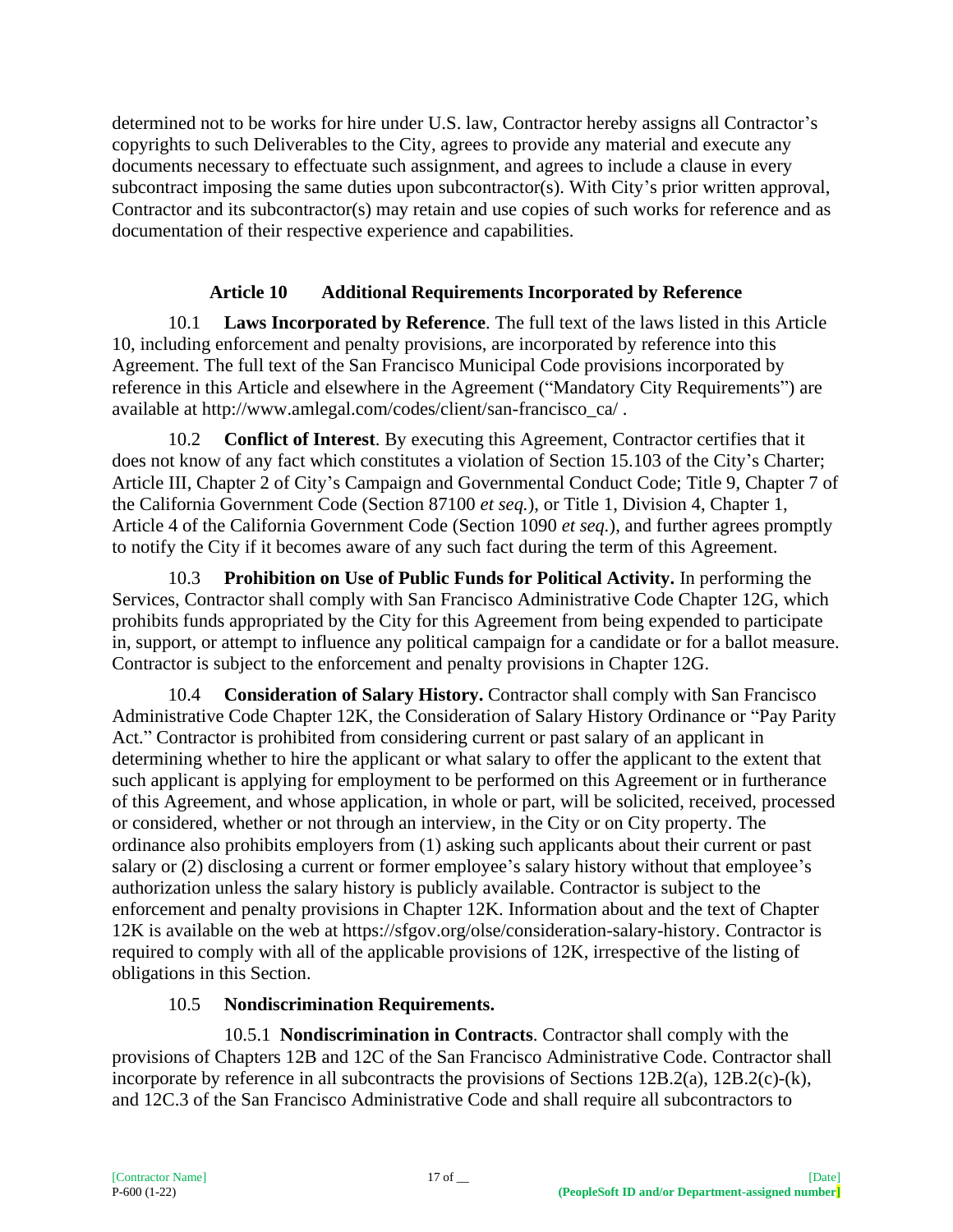comply with such provisions. Contractor is subject to the enforcement and penalty provisions in Chapters 12B and 12C.

10.5.2 **Nondiscrimination in the Provision of Employee Benefits**. San Francisco Administrative Code 12B.2. Contractor does not as of the date of this Agreement, and will not during the term of this Agreement, in any of its operations in San Francisco, on real property owned by San Francisco, or where work is being performed for the City elsewhere in the United States, discriminate in the provision of employee benefits between employees with domestic partners and employees with spouses and/or between the domestic partners and spouses of such employees, subject to the conditions set forth in San Francisco Administrative Code Section 12B.2.

10.6 **Local Business Enterprise and Non-Discrimination in Contracting Ordinance.** Contractor shall comply with all applicable provisions of Chapter 14B ("LBE Ordinance"). Contractor is subject to the enforcement and penalty provisions in Chapter 14B.

10.7 **Minimum Compensation Ordinance**. If Administrative Code Chapter 12P applies to this contract, Contractor shall pay covered employees no less than the minimum compensation required by San Francisco Administrative Code Chapter 12P, including a minimum hourly gross compensation, compensated time off, and uncompensated time off. Contractor is subject to the enforcement and penalty provisions in Chapter 12P. Information about and the text of the Chapter 12P is available on the web at http://sfgov.org/olse/mco. Contractor is required to comply with all of the applicable provisions of 12P, irrespective of the listing of obligations in this Section. By signing and executing this Agreement, Contractor certifies that it complies with Chapter 12P.

10.8 **Health Care Accountability Ordinance**. If Administrative Code Chapter 12Q applies to this contract, Contractor shall comply with the requirements of Chapter 12Q. For each Covered Employee, Contractor shall provide the appropriate health benefit set forth in Section 12Q.3 of the HCAO. If Contractor chooses to offer the health plan option, such health plan shall meet the minimum standards set forth by the San Francisco Health Commission. Information about and the text of the Chapter 12Q, as well as the Health Commission's minimum standards, is available on the web at http://sfgov.org/olse/hcao. Contractor is subject to the enforcement and penalty provisions in Chapter 12Q. Any Subcontract entered into by Contractor shall require any Subcontractor with 20 or more employees to comply with the requirements of the HCAO and shall contain contractual obligations substantially the same as those set forth in this Section.

10.9 **First Source Hiring Program.** Contractor must comply with all of the provisions of the First Source Hiring Program, Chapter 83 of the San Francisco Administrative Code, that apply to this Agreement, and Contractor is subject to the enforcement and penalty provisions in Chapter 83.

10.10 **Alcohol and Drug-Free Workplace.** City reserves the right to deny access to, or require Contractor to remove from, City facilities personnel of any Contractor or subcontractor who City has reasonable grounds to believe has engaged in alcohol abuse or illegal drug activity which in any way impairs City's ability to maintain safe work facilities or to protect the health and well-being of City employees and the general public. City shall have the right of final approval for the entry or re-entry of any such person previously denied access to, or removed from, City facilities. Illegal drug activity means possessing, furnishing, selling, offering, purchasing, using or being under the influence of illegal drugs or other controlled substances for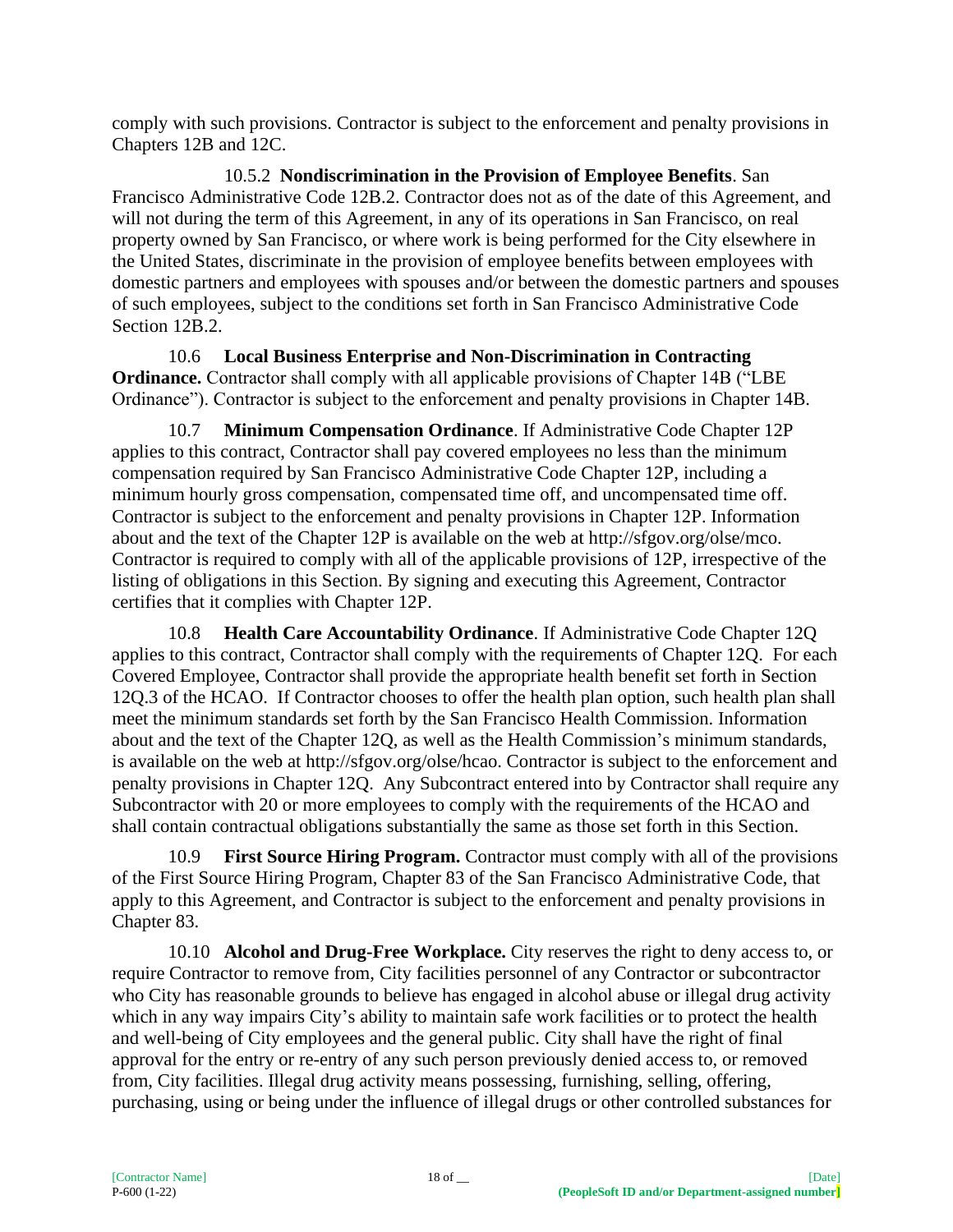which the individual lacks a valid prescription. Alcohol abuse means possessing, furnishing, selling, offering, or using alcoholic beverages, or being under the influence of alcohol.

10.11 **Limitations on Contributions.** By executing this Agreement, Contractor acknowledges its obligations under Section 1.126 of the City's Campaign and Governmental Conduct Code, which prohibits any person who contracts with, or is seeking a contract with, any department of the City for the rendition of personal services, for the furnishing of any material, supplies or equipment, for the sale or lease of any land or building, for a grant, loan or loan guarantee, or for a development agreement, from making any campaign contribution to (i) a City elected official if the contract must be approved by that official, a board on which that official serves, or the board of a state agency on which an appointee of that official serves, (ii) a candidate for that City elective office, or (iii) a committee controlled by such elected official or a candidate for that office, at any time from the submission of a proposal for the contract until the later of either the termination of negotiations for such contract or twelve months after the date the City approves the contract. The prohibition on contributions applies to each prospective party to the contract; each member of Contractor's board of directors; Contractor's chairperson, chief executive officer, chief financial officer and chief operating officer; any person with an ownership interest of more than 10% in Contractor; any subcontractor listed in the bid or contract; and any committee that is sponsored or controlled by Contractor. Contractor certifies that it has informed each such person of the limitation on contributions imposed by Section 1.126 by the time it submitted a proposal for the contract, and has provided the names of the persons required to be informed to the City department with whom it is contracting.

10.12 **Slavery Era Disclosure**. Contractor shall comply with San Francisco Administrative Code Chapter 12Y, San Francisco Slavery Era Disclosure Ordinance, including but not limited to Contractor's affirmative duty to research and disclose evidence of Contractor, its parent or subsidiary entity, or its Predecessor Company's Participation in the Slave Trade or receipt of Profits from the Slave Trade. Contractor is subject to the enforcement and penalty provisions in Chapter 12Y.

10.13 **Working with Minors.** In accordance with California Public Resources Code Section 5164, if Contractor, or any subcontractor, is providing services at a City park, playground, recreational center or beach, Contractor shall not hire, and shall prevent its subcontractors from hiring, any person for employment or a volunteer position in a position having supervisory or disciplinary authority over a minor if that person has been convicted of any offense listed in Public Resources Code Section 5164. In addition, if Contractor, or any subcontractor, is providing services to the City involving the supervision or discipline of minors or where Contractor, or any subcontractor, will be working with minors in an unaccompanied setting on more than an incidental or occasional basis, Contractor and any subcontractor shall comply with any and all applicable requirements under federal or state law mandating criminal history screening for such positions and/or prohibiting employment of certain persons including but not limited to California Penal Code Section 290.95. In the event of a conflict between this Section and Section 10.14, "Consideration of Criminal History in Hiring and Employment Decisions," of this Agreement, this Section shall control.

#### 10.14 **Consideration of Criminal History in Hiring and Employment Decisions.**

10.14.1Contractor agrees to comply fully with and be bound by all of the provisions of Chapter 12T, "City Contractor/Subcontractor Consideration of Criminal History in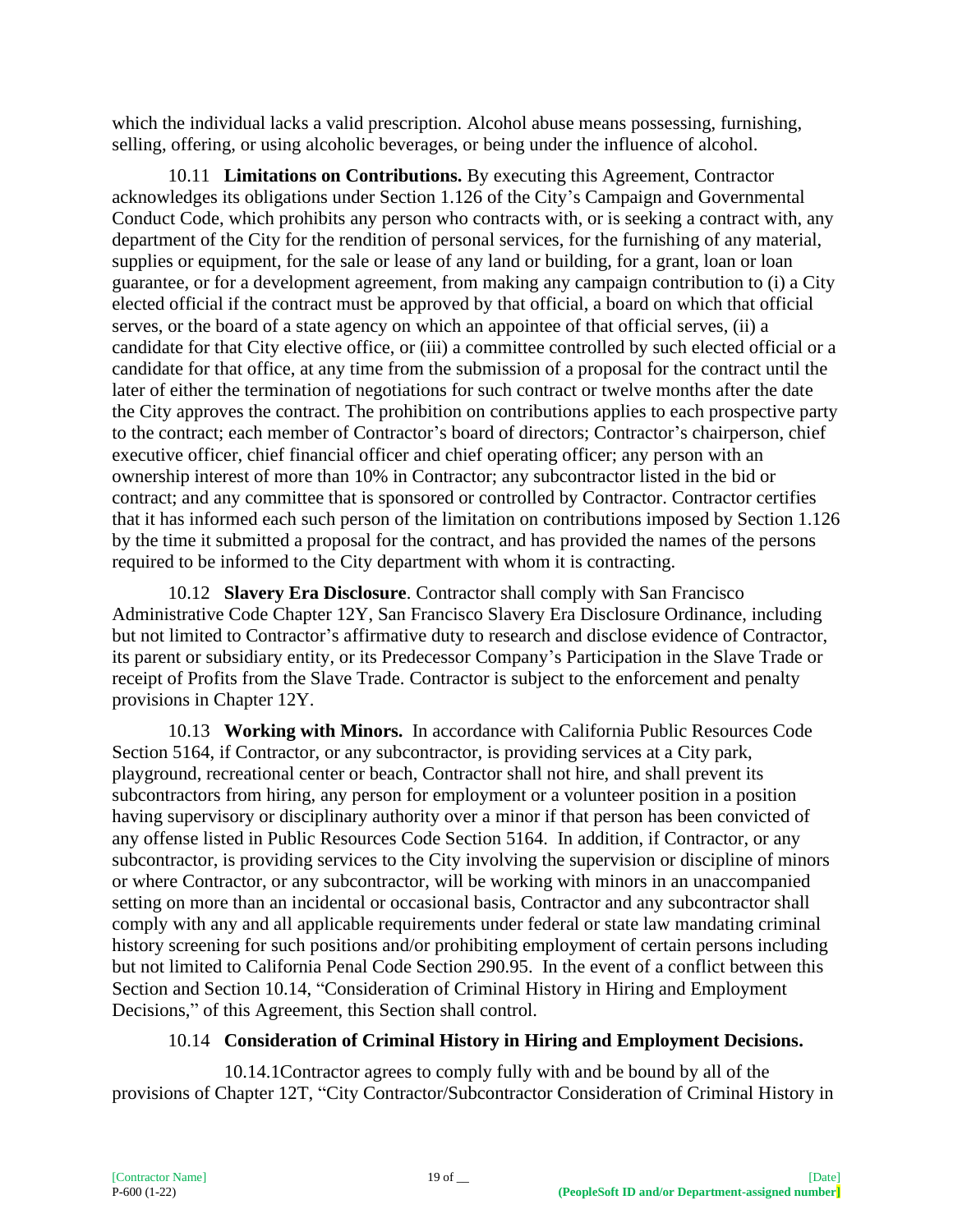Hiring and Employment Decisions," of the San Francisco Administrative Code ("Chapter 12T"), including the remedies provided, and implementing regulations, as may be amended from time to time. The provisions of Chapter 12T are incorporated by reference and made a part of this Agreement as though fully set forth herein. The text of the Chapter 12T is available on the web at http://sfgov.org/olse/fco. Contractor is required to comply with all of the applicable provisions of 12T, irrespective of the listing of obligations in this Section. Capitalized terms used in this Section and not defined in this Agreement shall have the meanings assigned to such terms in Chapter 12T.

10.14.2 The requirements of Chapter 12T shall only apply to a Contractor's or Subcontractor's operations to the extent those operations are in furtherance of the performance of this Agreement, shall apply only to applicants and employees who would be or are performing work in furtherance of this Agreement, and shall apply when the physical location of the employment or prospective employment of an individual is wholly or substantially within the City of San Francisco. Chapter 12T shall not apply when the application in a particular context would conflict with federal or state law or with a requirement of a government agency implementing federal or state law.

### 10.15 **Reserved. (Public Access to Nonprofit Records and Meetings)**

10.16 **Food Service Waste Reduction Requirements.** Contractor shall comply with the Food Service Waste Reduction Ordinance, as set forth in San Francisco Environment Code Chapter 16, including but not limited to the remedies for noncompliance provided therein.

#### 10.17 **Reserved. (Distribution of Beverages and Water)**

10.18 **Tropical Hardwood and Virgin Redwood Ban**. Pursuant to San Francisco Environment Code Section 804(b), the City urges Contractor not to import, purchase, obtain, or use for any purpose, any tropical hardwood, tropical hardwood wood product, virgin redwood or virgin redwood wood product.

#### **Reserved. (Preservative Treated Wood Products)**

### **Article 11 General Provisions**

11.1 **Notices to the Parties.** Unless otherwise indicated in this Agreement, all written communications sent by the Parties may be by U.S. mail or e-mail, and shall be addressed as follows:

To City: **[insert name or title of department contact person, name of department, mailing address, and e-mail address]**

#### To Contractor: **[insert name of contractor, mailing address, and e-mail address]**

Any notice of default must be sent by registered mail or other trackable overnight mail. Either Party may change the address to which notice is to be sent by giving written notice thereof to the other Party. If email notification is used, the sender must specify a receipt notice.

11.2 **Compliance with Americans with Disabilities Act**. Contractor shall provide the Services in a manner that complies with the Americans with Disabilities Act (ADA), including but not limited to Title II's program access requirements, and all other applicable federal, state and local disability rights legislation.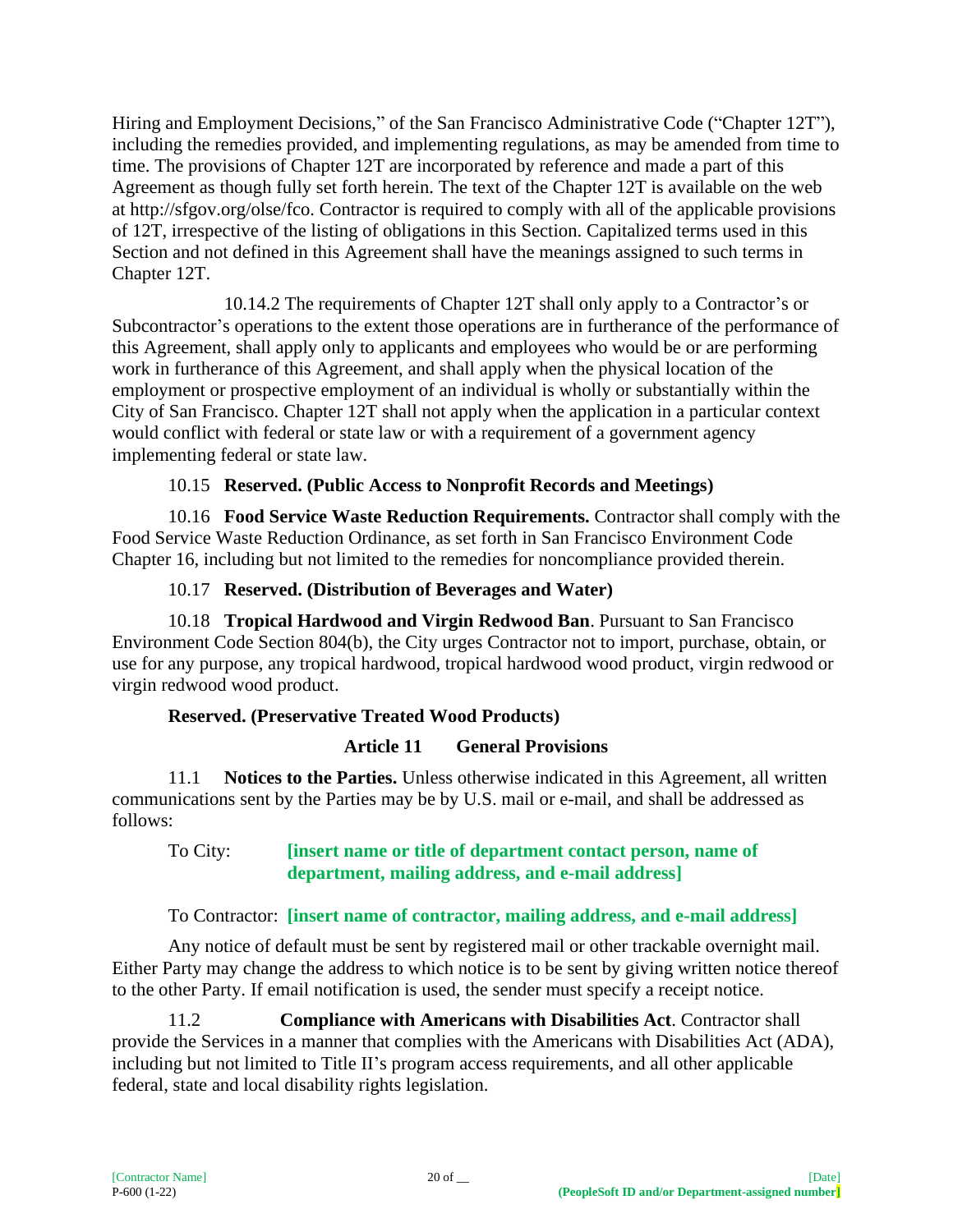11.3 **Incorporation of Recitals.** The matters recited above are hereby incorporated into and made part of this Agreement.

11.4 **Sunshine Ordinance.** Contractor acknowledges that this Agreement and all records related to its formation, Contractor's performance of Services, and City's payment are subject to the California Public Records Act, (California Government Code §6250 et. seq.), and the San Francisco Sunshine Ordinance, (San Francisco Administrative Code Chapter 67). Such records are subject to public inspection and copying unless exempt from disclosure under federal, state or local law.

11.5 **Modification of this Agreement**. This Agreement may not be modified, nor may compliance with any of its terms be waived, except as noted in Section 11.1, "Notices to Parties," regarding change in personnel or place, and except by written instrument executed and approved in the same manner as this Agreement.

### 11.6 **Dispute Resolution Procedure**.

11.6.1 **Negotiation; Alternative Dispute Resolution.** The Parties will attempt in good faith to resolve any dispute or controversy arising out of or relating to the performance of services under this Agreement. If the Parties are unable to resolve the dispute, then, pursuant to San Francisco Administrative Code Section 21.36, Contractor may submit to the Contracting Officer a written request for administrative review and documentation of the Contractor's claim(s). Upon such request, the Contracting Officer shall promptly issue an administrative decision in writing, stating the reasons for the action taken and informing the Contractor of its right to judicial review. If agreed by both Parties in writing, disputes may be resolved by a mutually agreed-upon alternative dispute resolution process. If the Parties do not mutually agree to an alternative dispute resolution process or such efforts do not resolve the dispute, then either Party may pursue any remedy available under California law. The status of any dispute or controversy notwithstanding, Contractor shall proceed diligently with the performance of its obligations under this Agreement in accordance with the Agreement and the written directions of the City. Neither Party will be entitled to legal fees or costs for matters resolved under this Section.

11.6.2 **Government Code Claim Requirement.** No suit for money or damages may be brought against the City until a written claim therefor has been presented to and rejected by the City in conformity with the provisions of San Francisco Administrative Code Chapter 10 and California Government Code Section 900, et seq. Nothing set forth in this Agreement shall operate to toll, waive or excuse Contractor's compliance with the California Government Code Claim requirements set forth in San Francisco Administrative Code Chapter 10 and California Government Code Section 900, et seq.

11.7 **Agreement Made in California; Venue**. The formation, interpretation and performance of this Agreement shall be governed by the laws of the State of California. Venue for all litigation relative to the formation, interpretation and performance of this Agreement shall be in San Francisco.

11.8 **Construction.** All paragraph captions are for reference only and shall not be considered in construing this Agreement.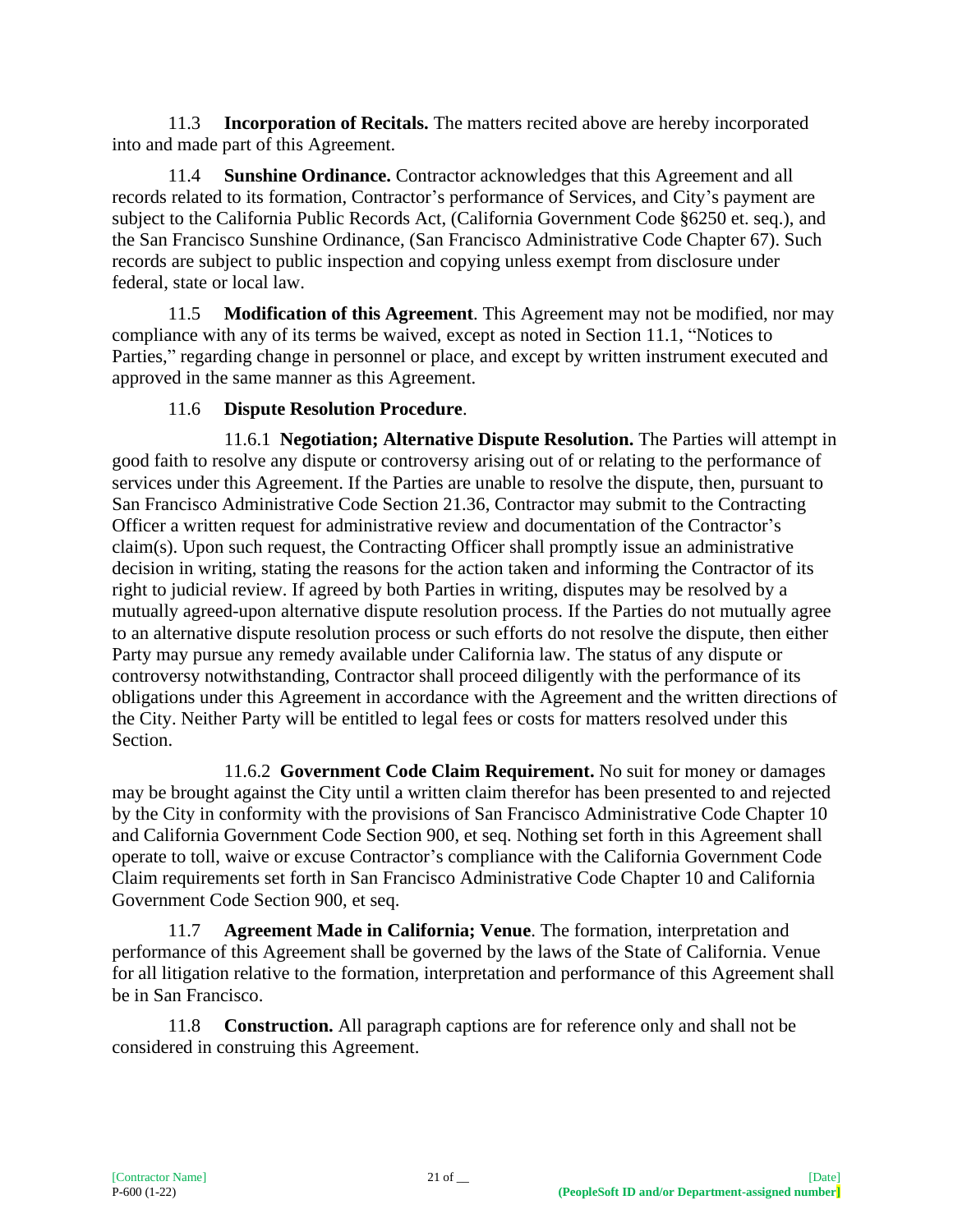11.9 **Entire Agreement**. This contract sets forth the entire Agreement between the Parties, and supersedes all other oral or written provisions. This Agreement may be modified only as provided in Section 11.5, "Modification of this Agreement."

11.10 **Compliance with Laws**. Contractor shall keep itself fully informed of the City's Charter, codes, ordinances and duly adopted rules and regulations of the City and of all state, and federal laws in any manner affecting the performance of this Agreement, and must at all times comply with such local codes, ordinances, and regulations and all applicable laws as they may be amended from time to time.

11.11 **Severability**. Should the application of any provision of this Agreement to any particular facts or circumstances be found by a court of competent jurisdiction to be invalid or unenforceable, then (i) the validity of other provisions of this Agreement shall not be affected or impaired thereby, and (ii) such provision shall be enforced to the maximum extent possible so as to effect the intent of the Parties and shall be reformed without further action by the Parties to the extent necessary to make such provision valid and enforceable.

11.12 **Cooperative Drafting**. This Agreement has been drafted through a cooperative effort of City and Contractor, and both Parties have had an opportunity to have the Agreement reviewed and revised by legal counsel. No Party shall be considered the drafter of this Agreement, and no presumption or rule that an ambiguity shall be construed against the Party drafting the clause shall apply to the interpretation or enforcement of this Agreement.

11.13 **Order of Precedence.** Contractor agrees to perform the services described below in accordance with the terms and conditions of this Agreement, implementing task orders, the RFP, and Contractor's proposal dated [Insert Date of Proposal]. The RFP and Contractor's proposal are incorporated by reference as though fully set forth herein. Should there be a conflict of terms or conditions, this Agreement and any implementing task orders shall control over the RFP and the Contractor's proposal. If the Appendices to this Agreement include any standard printed terms from the Contractor, Contractor agrees that in the event of discrepancy, inconsistency, gap, ambiguity, or conflicting language between the City's terms and Contractor's printed terms attached, the City's terms shall take precedence, followed by the procurement issued by the department, Contractor's proposal, and Contractor's printed terms, respectively.

11.14 **Notification of Legal Requests.** Contractor shall immediately notify City upon receipt of any subpoenas, service of process, litigation holds, discovery requests and other legal requests ("Legal Requests") related to all data given to Contractor by City in the performance of this Agreement ("City Data" or "Data"), or which in any way might reasonably require access to City's Data, and in no event later than 24 hours after it receives the request. Contractor shall not respond to Legal Requests related to City without first notifying City other than to notify the requestor that the information sought is potentially covered under a non-disclosure agreement. Contractor shall retain and preserve City Data in accordance with the City's instruction and requests, including, without limitation, any retention schedules and/or litigation hold orders provided by the City to Contractor, independent of where the City Data is stored.

#### **Article 12 Department Specific Terms**

### 12.1 **Reserved**.

### **Article 13 Data and Security**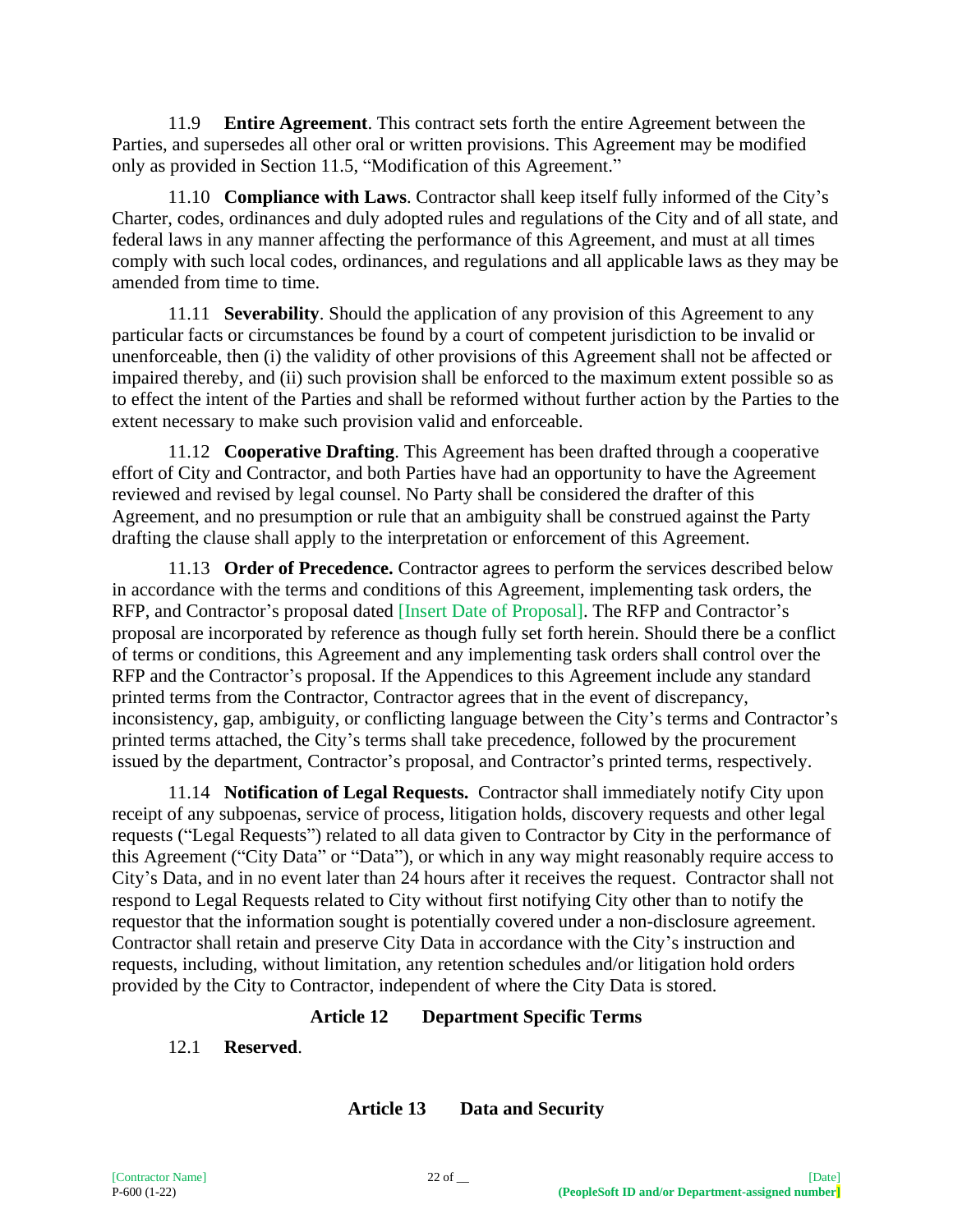### 13.1 **Nondisclosure of Private, Proprietary or Confidential Information.**

13.1.1 **Protection of Private Information.** If this Agreement requires City to disclose "Private Information" to Contractor within the meaning of San Francisco Administrative Code Chapter 12M, Contractor and subcontractor shall use such information only in accordance with the restrictions stated in Chapter 12M and in this Agreement and only as necessary in performing the Services. Contractor is subject to the enforcement and penalty provisions in Chapter 12M.

13.1.2 **Confidential Information.** In the performance of Services, Contractor may have access to, or collect on City's behalf, City's proprietary or Confidential Information, the disclosure of which to third parties may damage City. If City discloses proprietary or Confidential Information to Contractor, or Contractor collects such information on City's behalf, such information must be held by Contractor in confidence and used only in performing the Agreement. Contractor shall exercise the same standard of care to protect such information as a reasonably prudent contractor would use to protect its own proprietary or Confidential Information.

13.2 **Payment Card Industry ("PCI") Requirements.** Contractors providing services and products that handle, transmit or store cardholder data, are subject to the following requirements:

13.2.1 Applications shall be compliant with the Payment Application Data Security Standard (PA-DSS) and validated by a Payment Application Qualified Security Assessor (PA-QSA). A Contractor whose application has achieved PA-DSS certification must then be listed on the PCI Councils list of PA-DSS approved and validated payment applications.

13.2.2 Gateway providers shall have appropriate Payment Card Industry Data Security Standards (PCI DSS) certification as service providers (https://www.pcisecuritystandards.org/index.shtml). Compliance with the PCI DSS shall be achieved through a third party audit process. The Contractor shall comply with Visa Cardholder Information Security Program (CISP) and MasterCard Site Data Protection (SDP) programs.

13.2.3 For any Contractor that processes PIN Debit Cards, payment card devices supplied by Contractor shall be validated against the PCI Council PIN Transaction Security (PTS) program.

13.2.4 For items 13.2.1 to 13.2.3 above, Contractor shall provide a letter from their qualified security assessor (QSA) affirming their compliance and current PCI or PTS compliance certificate.

13.2.5 Contractor shall be responsible for furnishing City with an updated PCI compliance certificate 30 calendar days prior to its expiration.

13.2.6 Bank Accounts. Collections that represent funds belonging to the City and County of San Francisco shall be deposited, without detour to a third party's bank account, into a City and County of San Francisco bank account designated by the Office of the Treasurer and Tax Collector.

13.3 **Business Associate Agreement.** This Agreement may require the exchange of information covered by the U.S. Health Insurance Portability and Accountability Act of 1996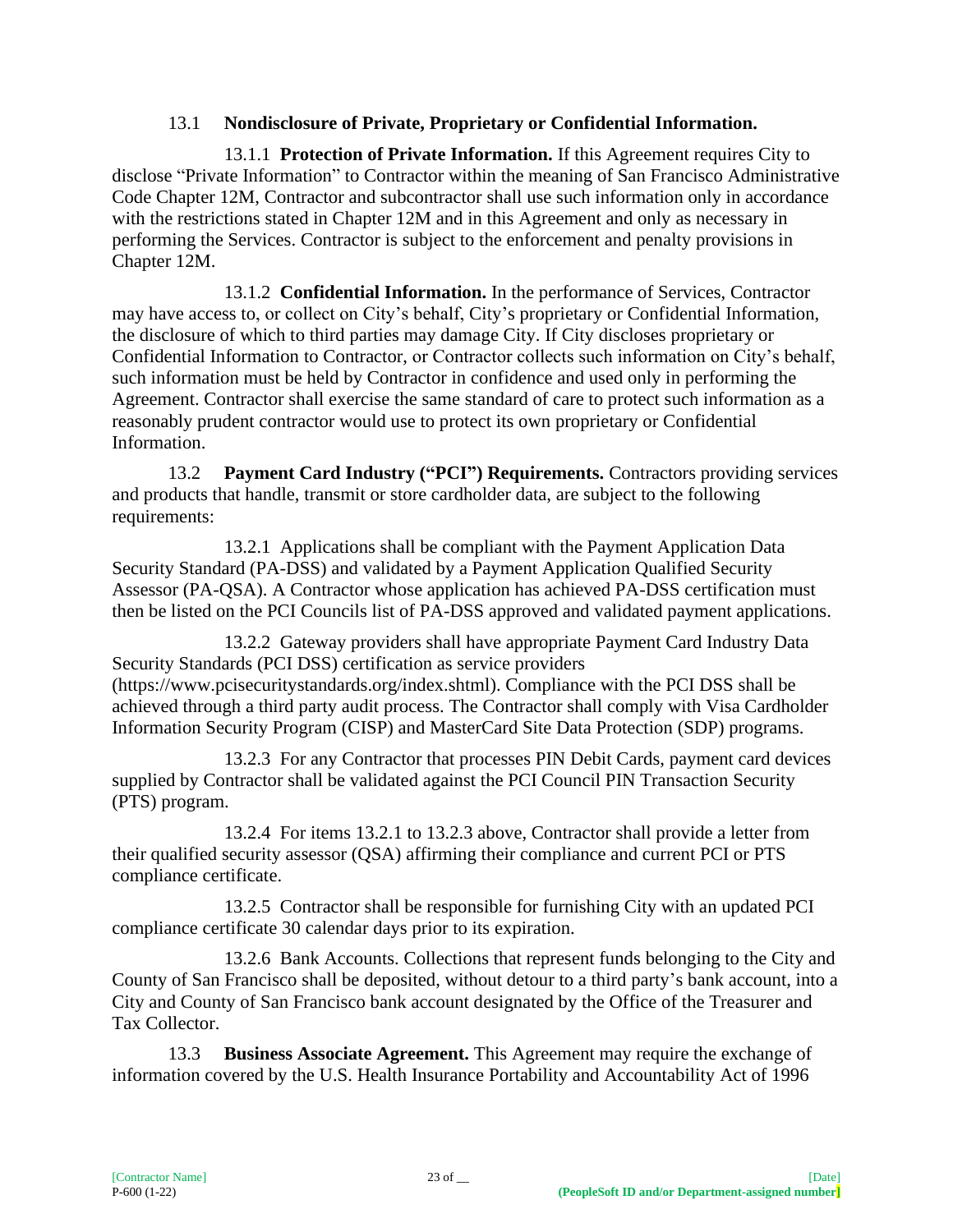("HIPAA"). A Business Associate Agreement ("BAA") executed by the Parties is attached as Appendix [Letter C/D/E etc.].

### 13.4 **Management of City Data and Confidential Information.**

13.4.1 **Use of City Data and Confidential Information.** Contractor agrees to hold City's Data received from, or collected on behalf of, the City, in strictest confidence. Contractor shall not use or disclose City's Data except as permitted or required by the Agreement or as otherwise authorized in writing by the City. Any work using, or sharing or storage of, City's Data outside the United States is subject to prior written authorization by the City. Access to City's Data must be strictly controlled and limited to Contractor's staff assigned to this project on a need-to-know basis only. Contractor is provided a limited non-exclusive license to use the City Data solely for performing its obligations under the Agreement and not for Contractor's own purposes or later use. Nothing herein shall be construed to confer any license or right to the City Data or Confidential Information, by implication, estoppel or otherwise, under copyright or other intellectual property rights, to any third-party. Unauthorized use of City Data by Contractor, subcontractors or other third-parties is prohibited. For purpose of this requirement, the phrase "unauthorized use" means the data mining or processing of data, stored or transmitted by the service, for commercial purposes, advertising or advertising-related purposes, or for any purpose other than security or service delivery analysis that is not explicitly authorized.

13.4.2 **Disposition of Confidential Information**. Upon request of City or termination or expiration of this Agreement, and pursuant to any document retention period required by this Agreement, Contractor shall promptly, but in no event later than thirty (30) calendar days, return all data given to or collected by Contractor on City's behalf, which includes all original media. Once Contractor has received written confirmation from City that City's Data has been successfully transferred to City, Contractor shall within ten (10) business days clear or purge all City Data from its servers, any hosted environment Contractor has used in performance of this Agreement, including its subcontractors environment(s), work stations that were used to process the data or for production of the data, and any other work files stored by Contractor in whatever medium. Contractor shall provide City with written certification that such purge occurred within five (5) business days of the purge. Secure disposal shall be accomplished by "clearing," "purging" or "physical destruction," in accordance with National Institute of Standards and Technology (NIST) Special Publication 800-88 or most current industry standard.

13.5 **Ownership of City Data.** The Parties agree that as between them, all rights, including all intellectual property rights, in and to the City Data and any derivative works of the City Data is the exclusive property of the City.

### **Article 14 MacBride And Signature**

14.1 **MacBride Principles - Northern Ireland**. The provisions of San Francisco Administrative Code §12F are incorporated herein by this reference and made part of this Agreement. By signing this Agreement, Contractor confirms that Contractor has read and understood that the City urges companies doing business in Northern Ireland to resolve employment inequities and to abide by the MacBride Principles, and urges San Francisco companies to do business with corporations that abide by the MacBride Principles.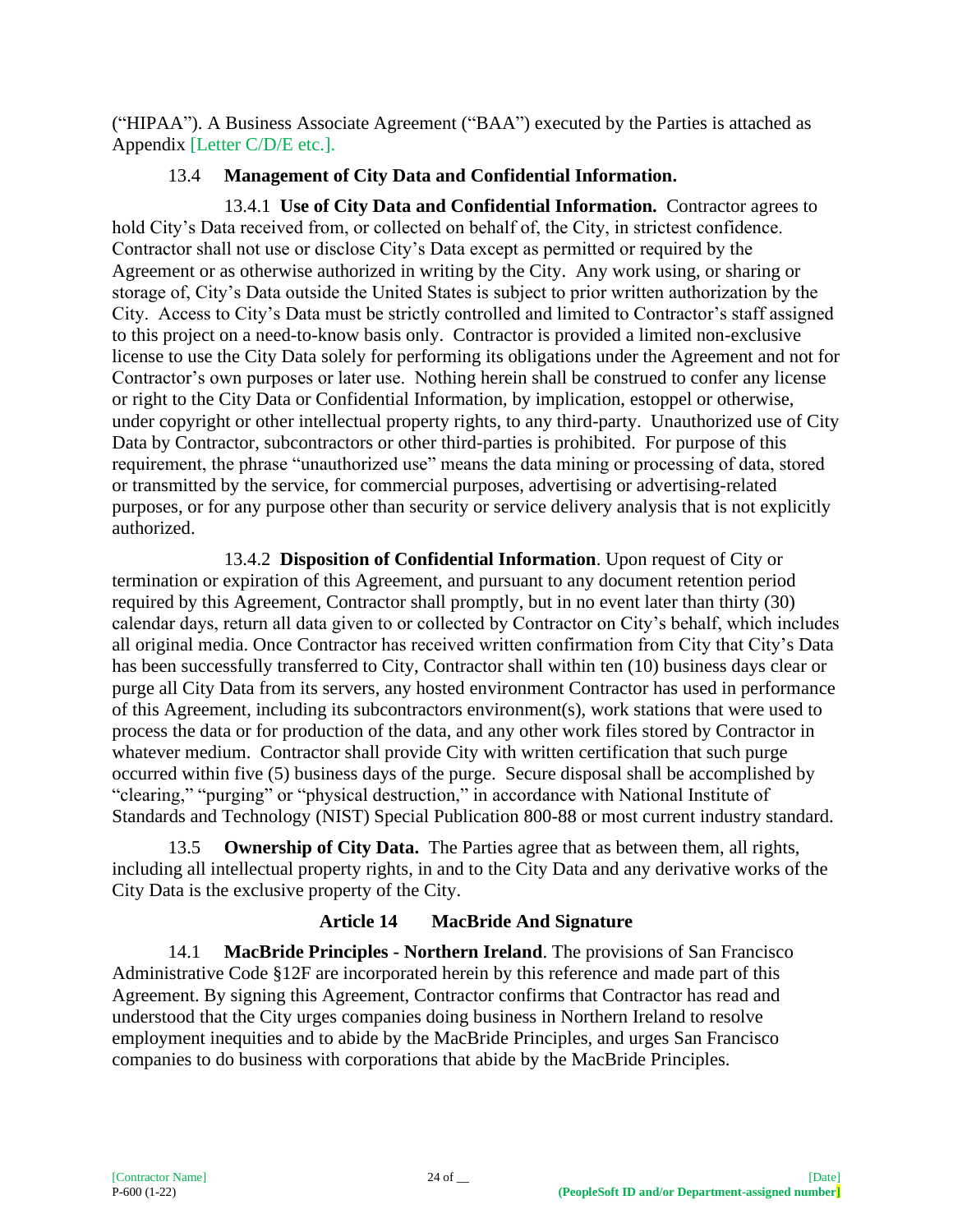IN WITNESS WHEREOF, the Parties hereto have executed this Agreement on the day first mentioned above.

#### **CITY**

### **CONTRACTOR**

Recommended by:

**[company name]**

\_\_\_\_\_\_\_\_\_\_\_\_\_\_\_\_\_\_\_\_\_\_\_\_\_\_\_\_\_\_\_\_\_\_\_ **[name] [title] [department]**

**[name of authorized representative] [title] [optional: address] [optional: city, state, ZIP]**

City Supplier Number: **[Supplier Number]**

\_\_\_\_\_\_\_\_\_\_\_\_\_\_\_\_\_\_\_\_\_\_\_\_\_\_\_\_\_\_\_\_\_\_\_\_\_

Approved as to Form:

David Chiu City Attorney

By:  $\frac{\text{By:}}{\text{By:}}$ 

**[name of Deputy City Attorney]** Deputy City Attorney

Approved: Sailaja Kurella Director of the Office of Contract Administration, and Purchaser

 $By:$ [name of Purchaser or "Name:\_\_\_\_\_\_\_\_\_\_\_\_\_\_\_"]

#### **Appendices**

- A: Scope of Services
- B: Calculation of Charges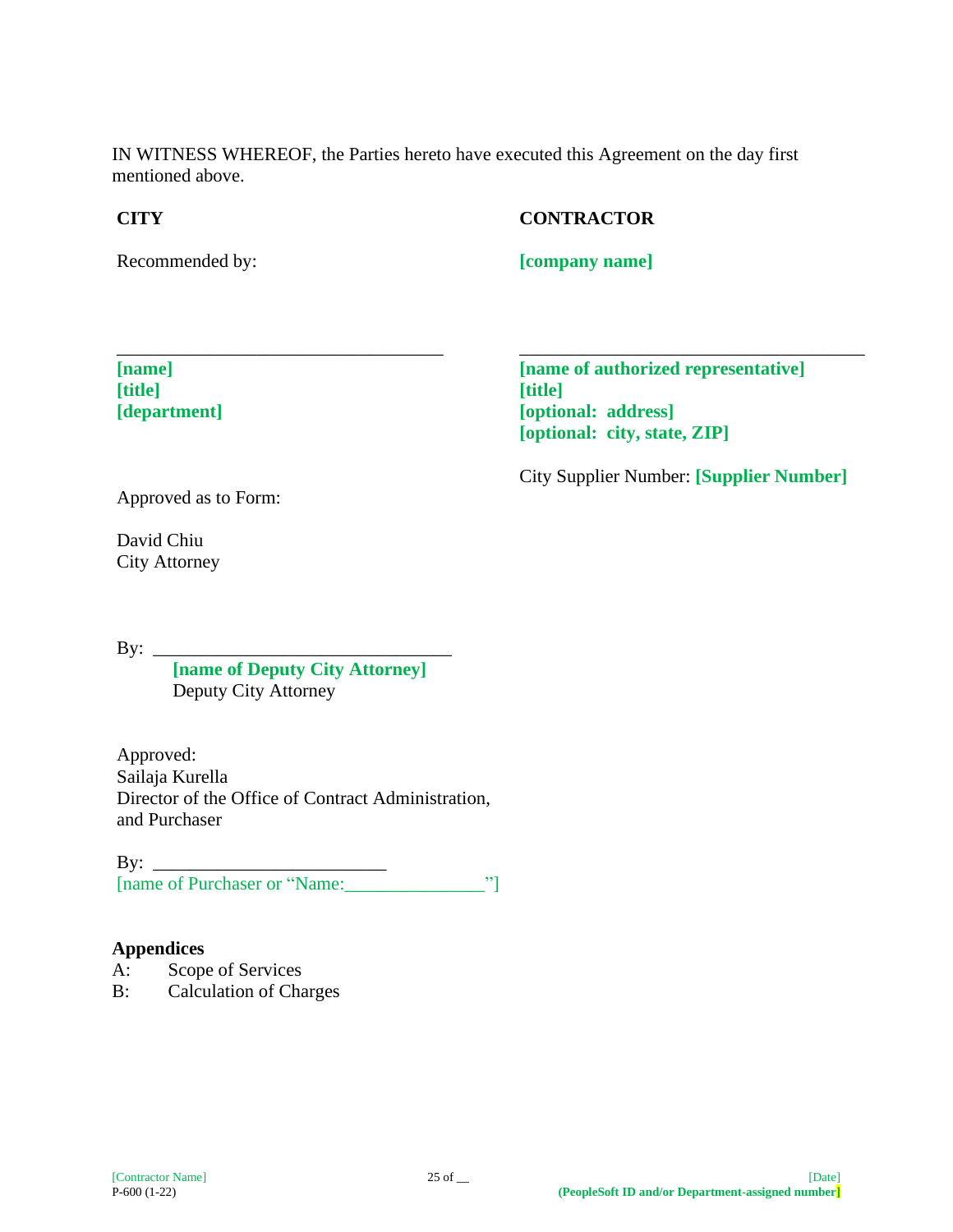#### **Appendix A EXAMPLE Scope of Services**

#### **1. Description of Services**

Contractor agrees to perform the following Services:

All written Deliverables, including any copies, shall be submitted on recycled paper and printed on double-sided pages to the maximum extent possible.

2. **Services Provided by Attorneys.** Any services to be provided by a law firm or attorney must be reviewed and approved in writing in advance by the City Attorney. No invoices for services provided by law firms or attorneys, including, without limitation, as subcontractors of Contractor, will be paid unless the provider received advance written approval from the City Attorney.

**3. Reports.** Contractor shall submit written reports as requested by the **[insert name of department]**. Format for the content of such reports shall be determined by the **[insert name of department]**. The timely submission of all reports is a necessary and material term and condition of this Agreement. The reports, including any copies, shall be submitted on recycled paper and printed on double-sided pages to the maximum extent possible.

#### **4. Department Liaison**

In performing the Services provided for in this Agreement, Contractor's liaison with the **[insert name of department]** will be **[insert name of contact person in department]**.

A. Project Background

B. Project Definitions

C. Project Deliverables

The Contractor shall provide each of the following deliverables in writing to the City for review and approval to achieve the project objectives.

C.1. <Title> Deliverable 1

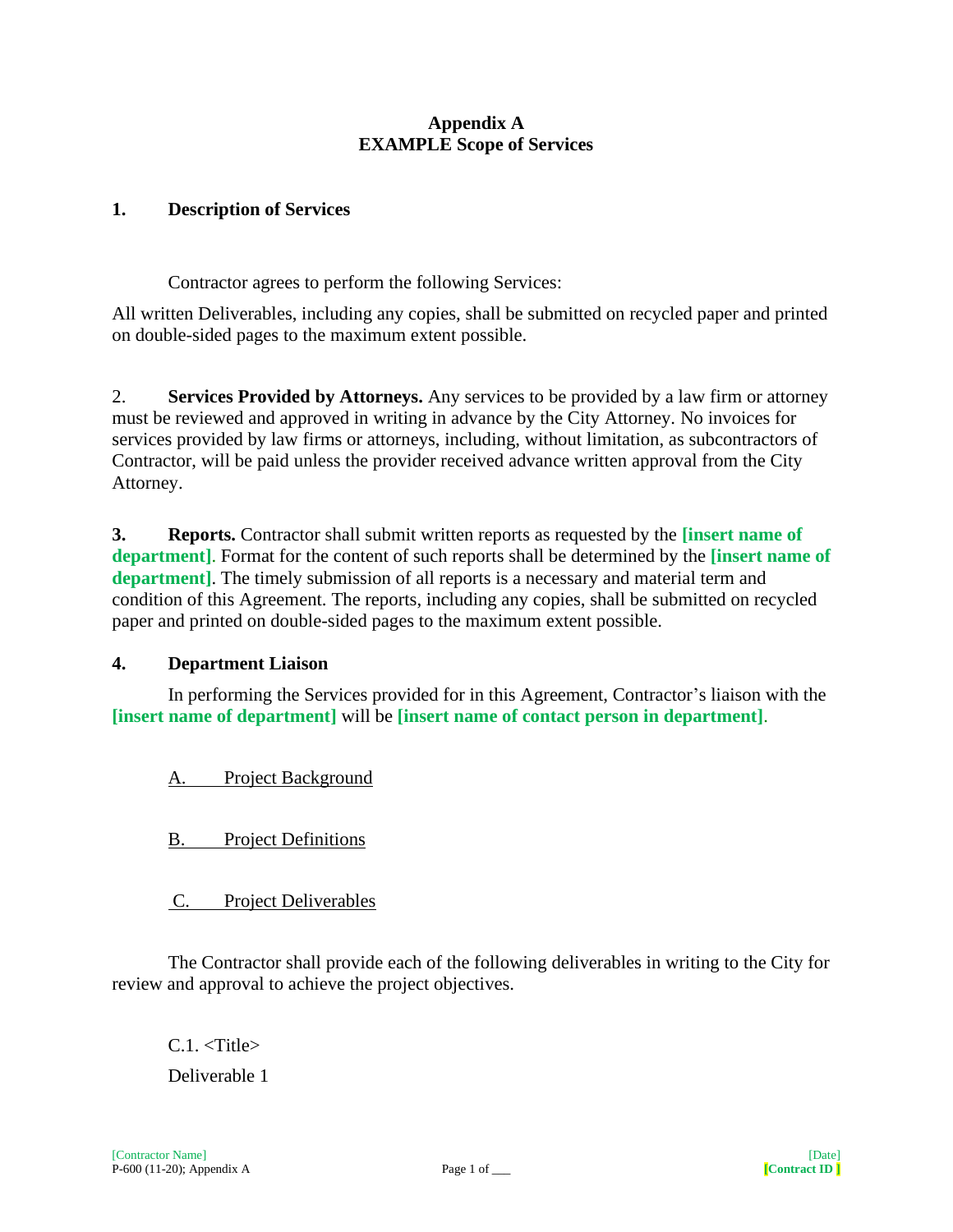C.2 <Title> Deliverable 2

C.3. <Title>

Deliverable 3

C.4 <Title>

Deliverable 4